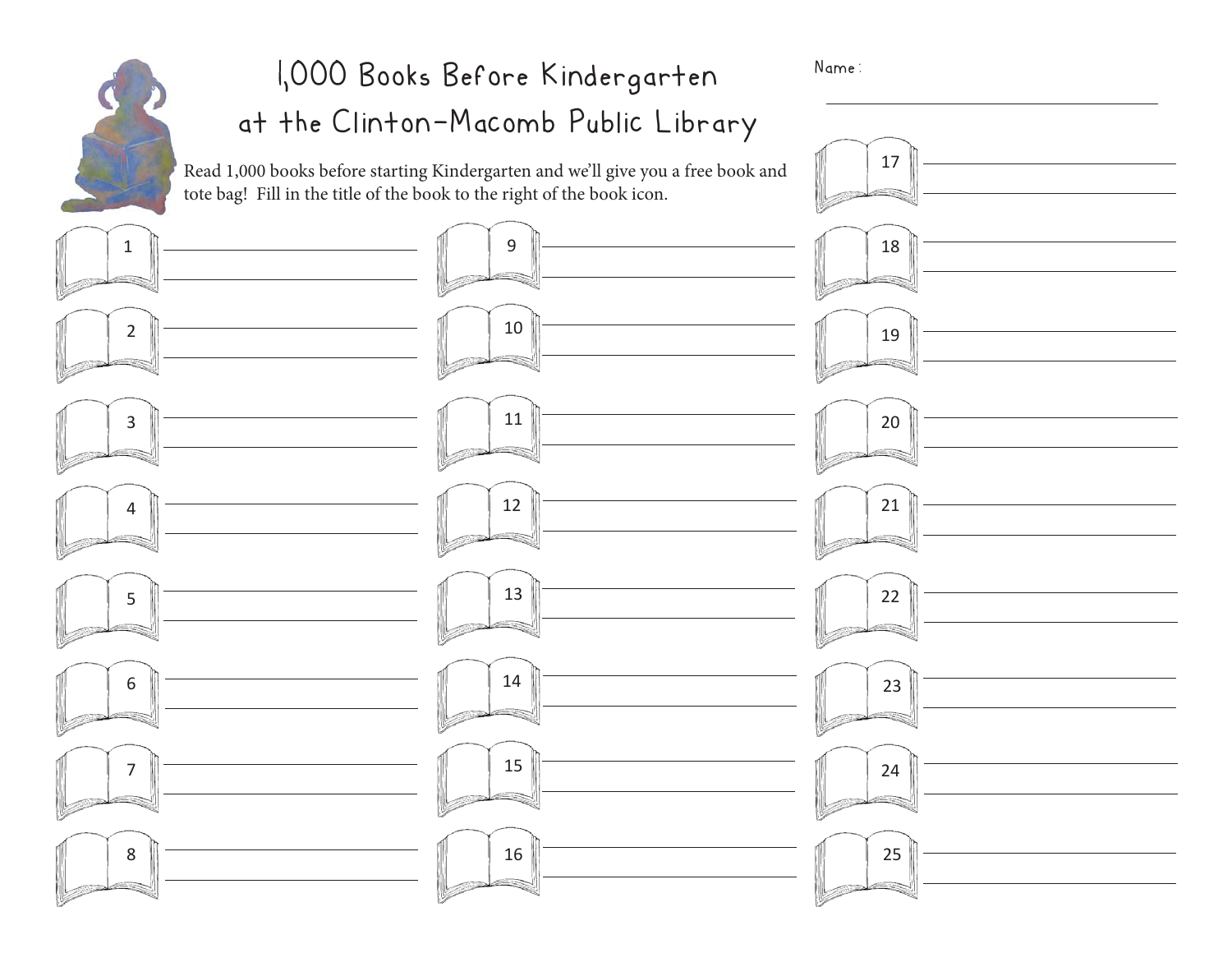

**TANTON**<br>MACONE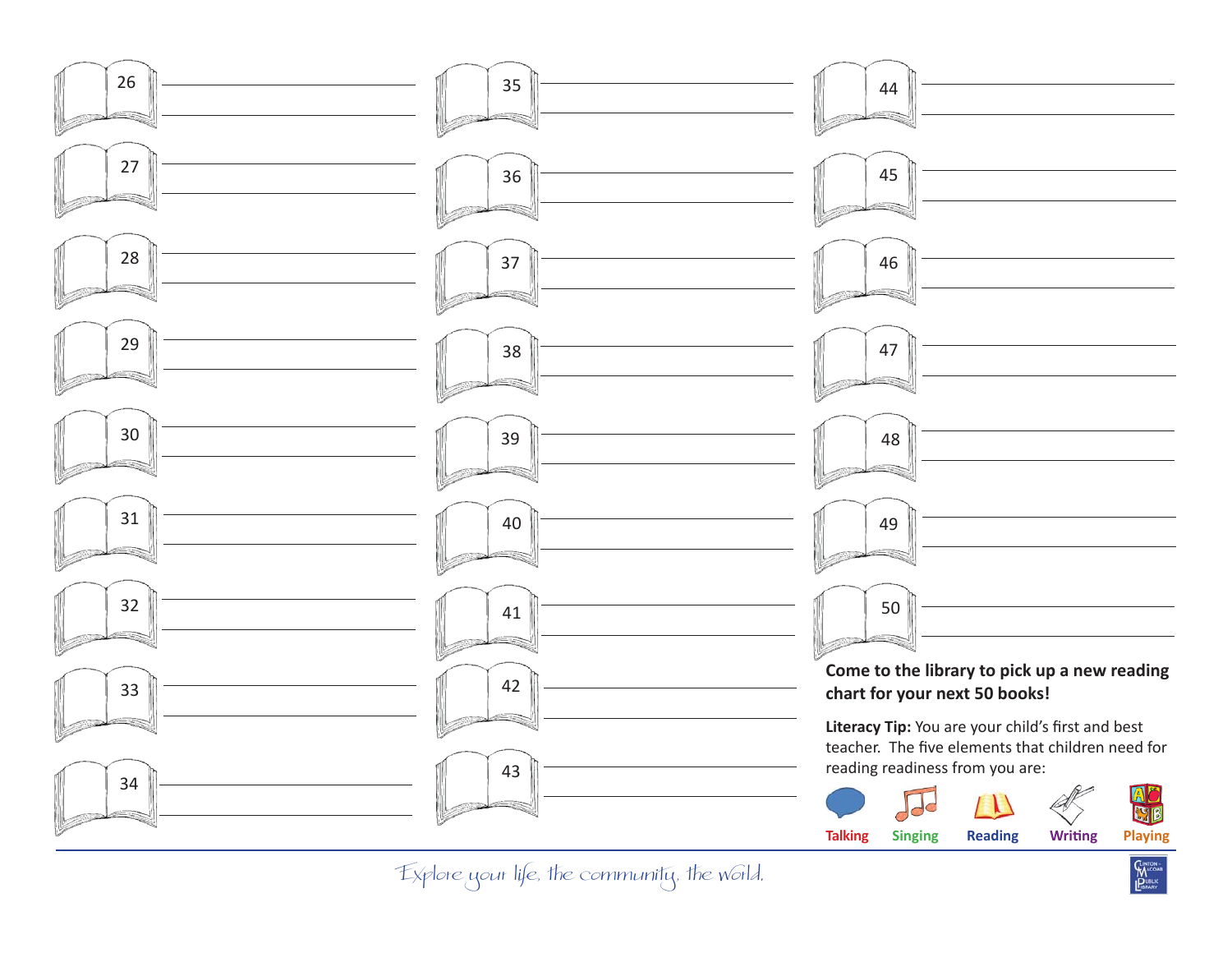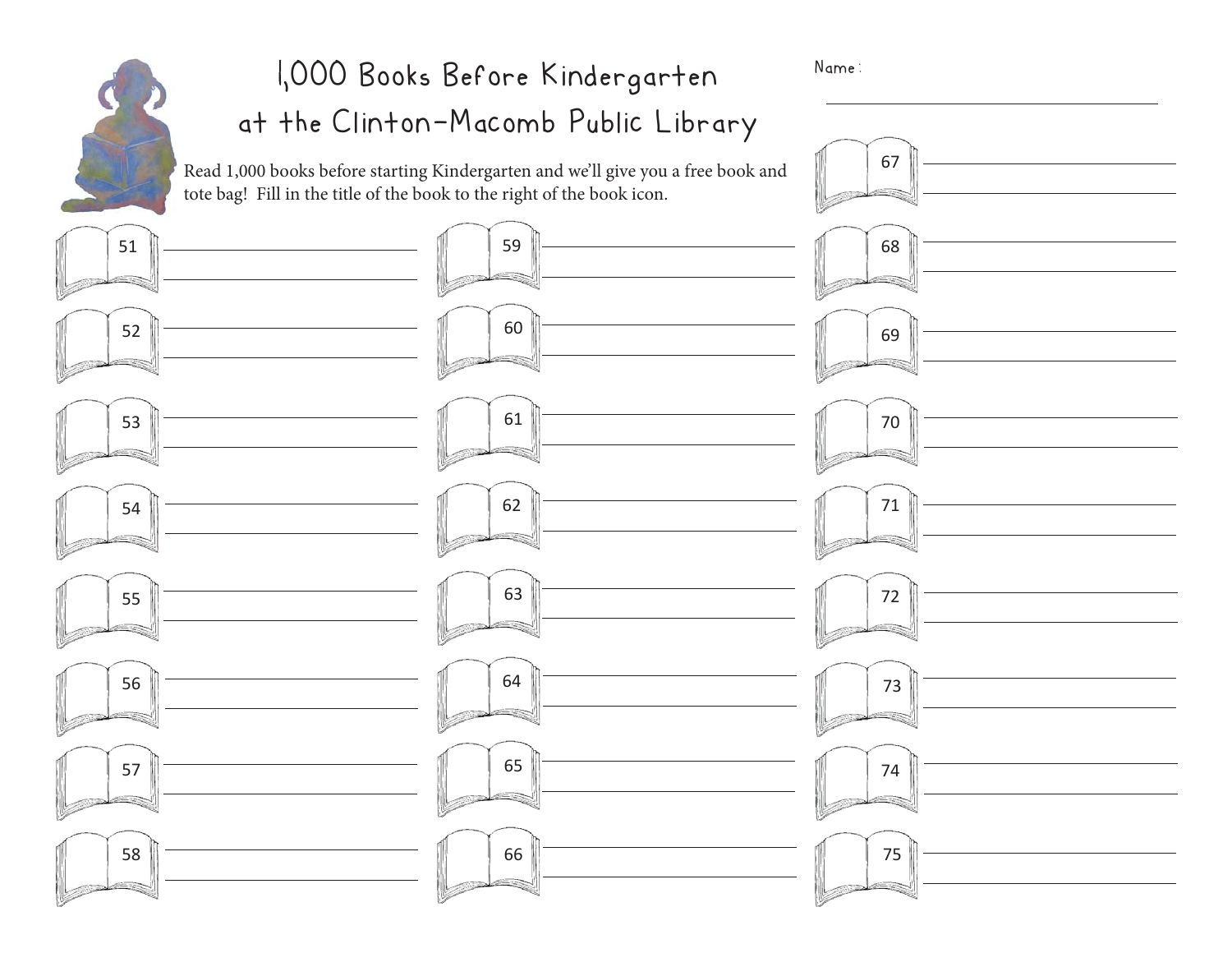

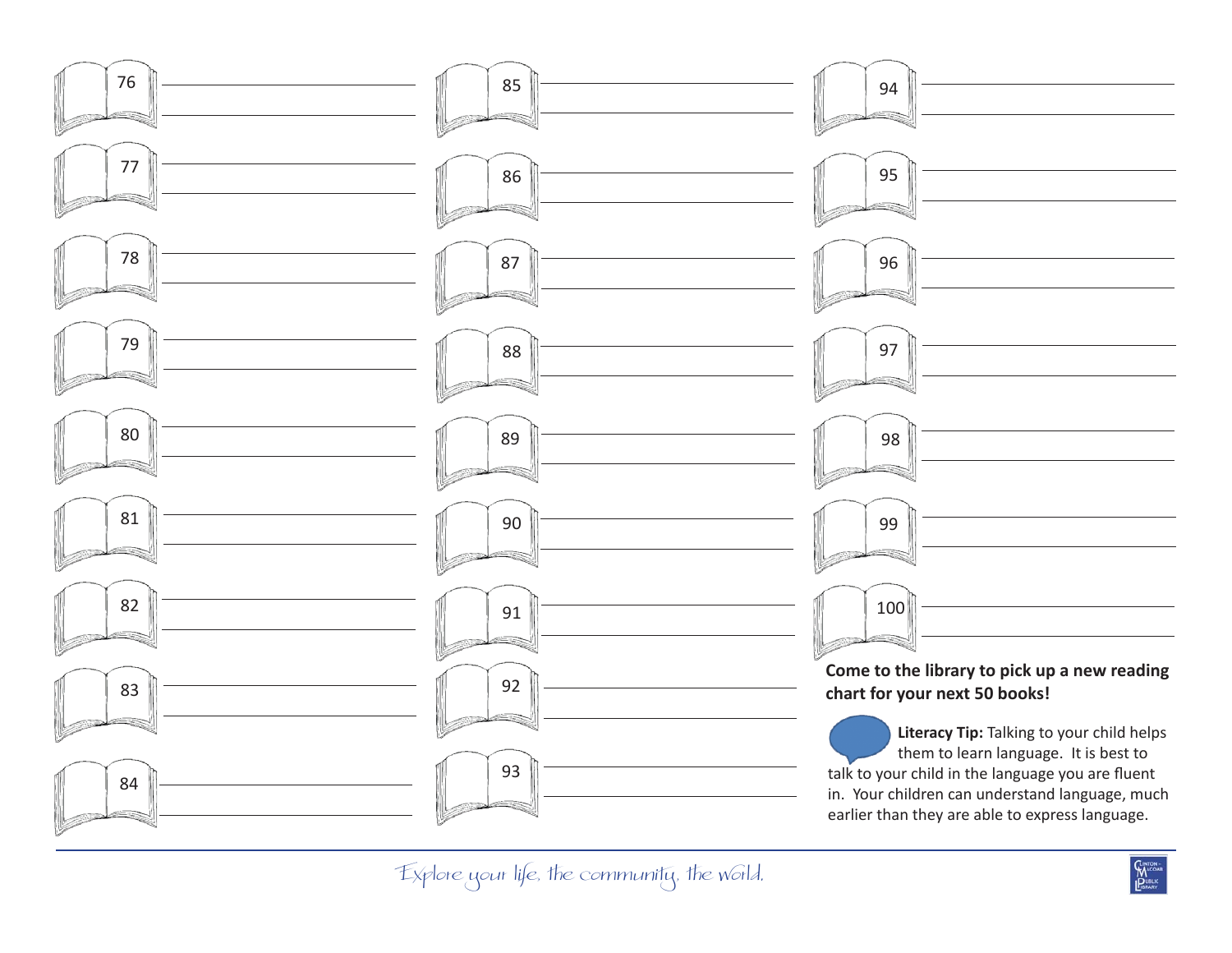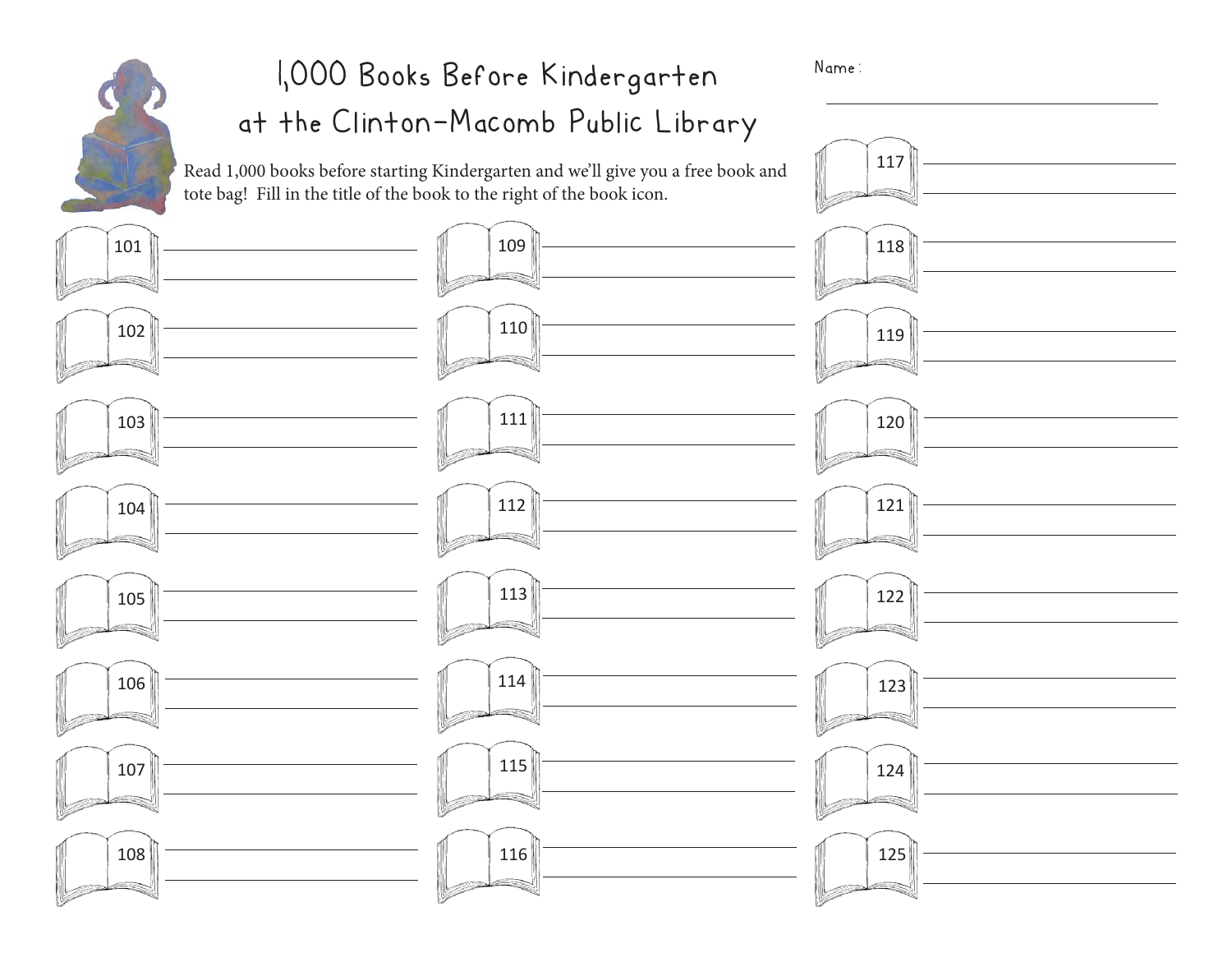

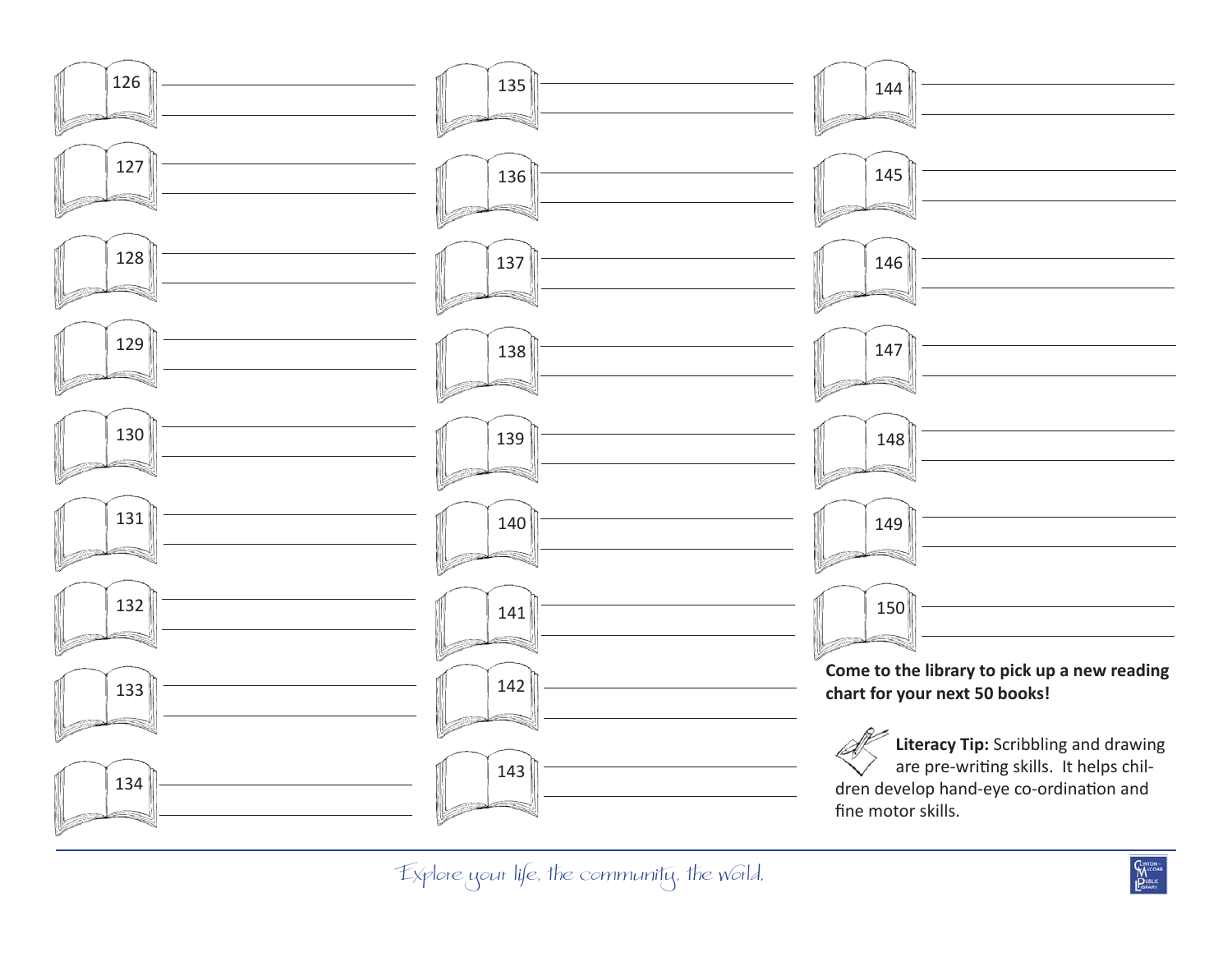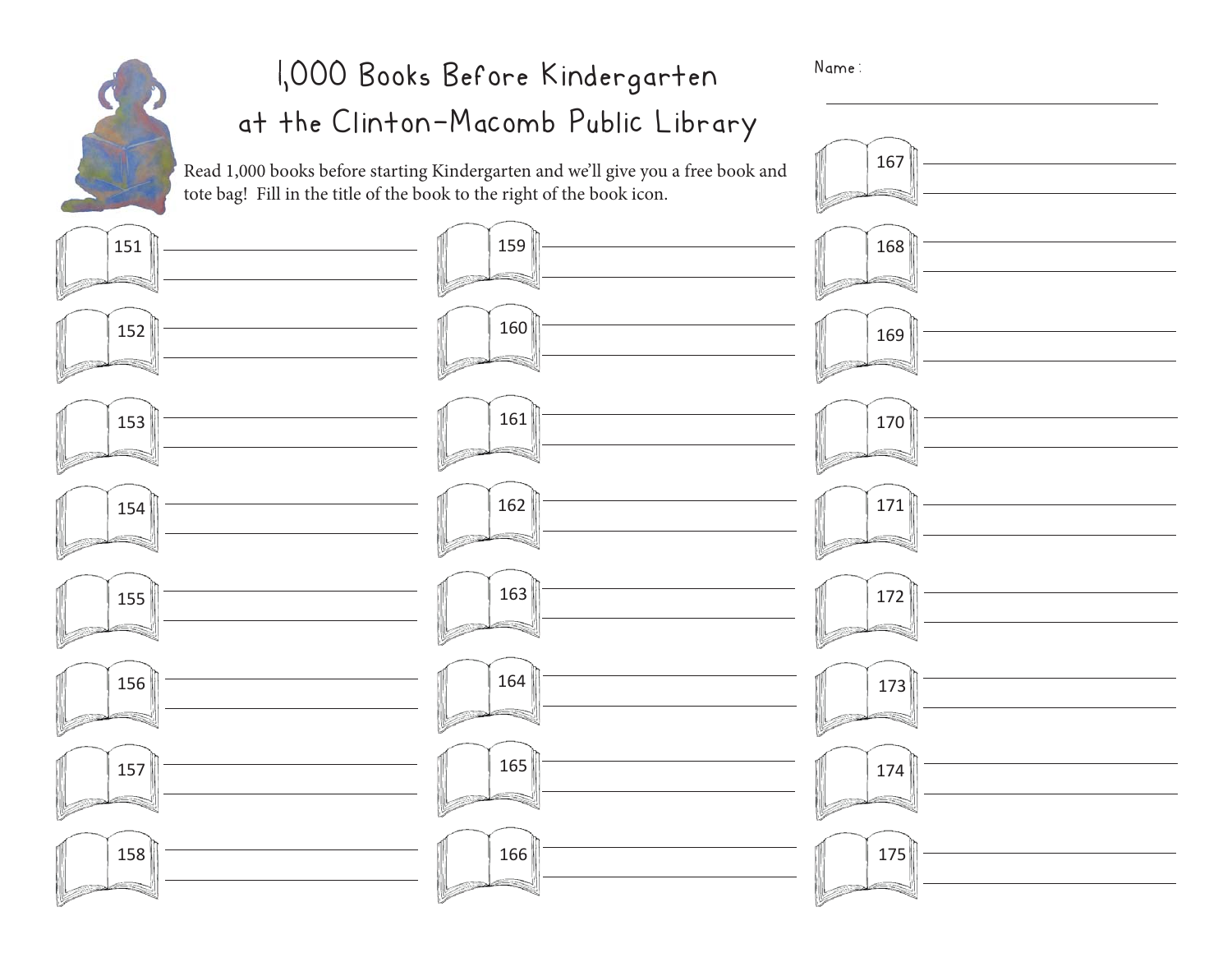

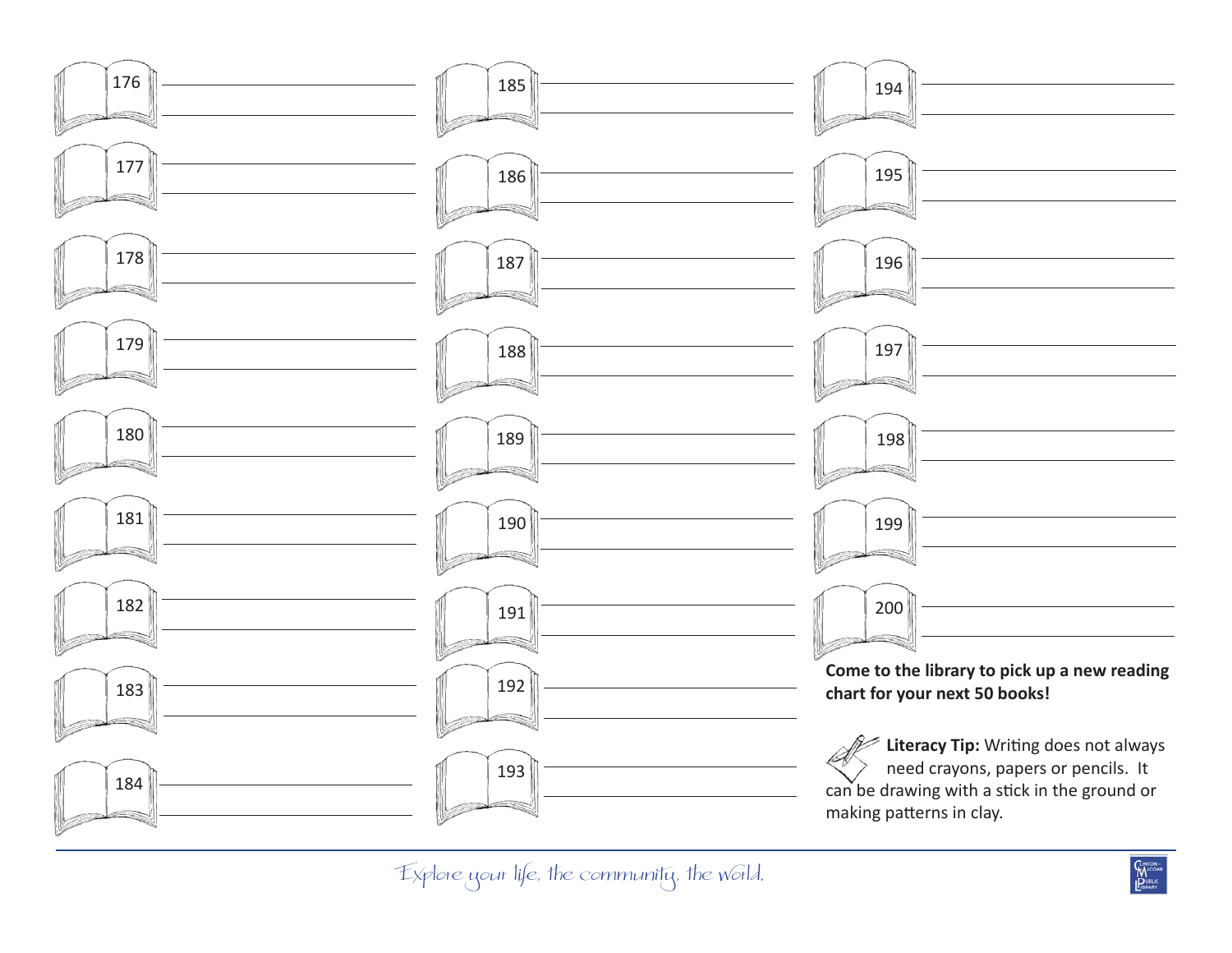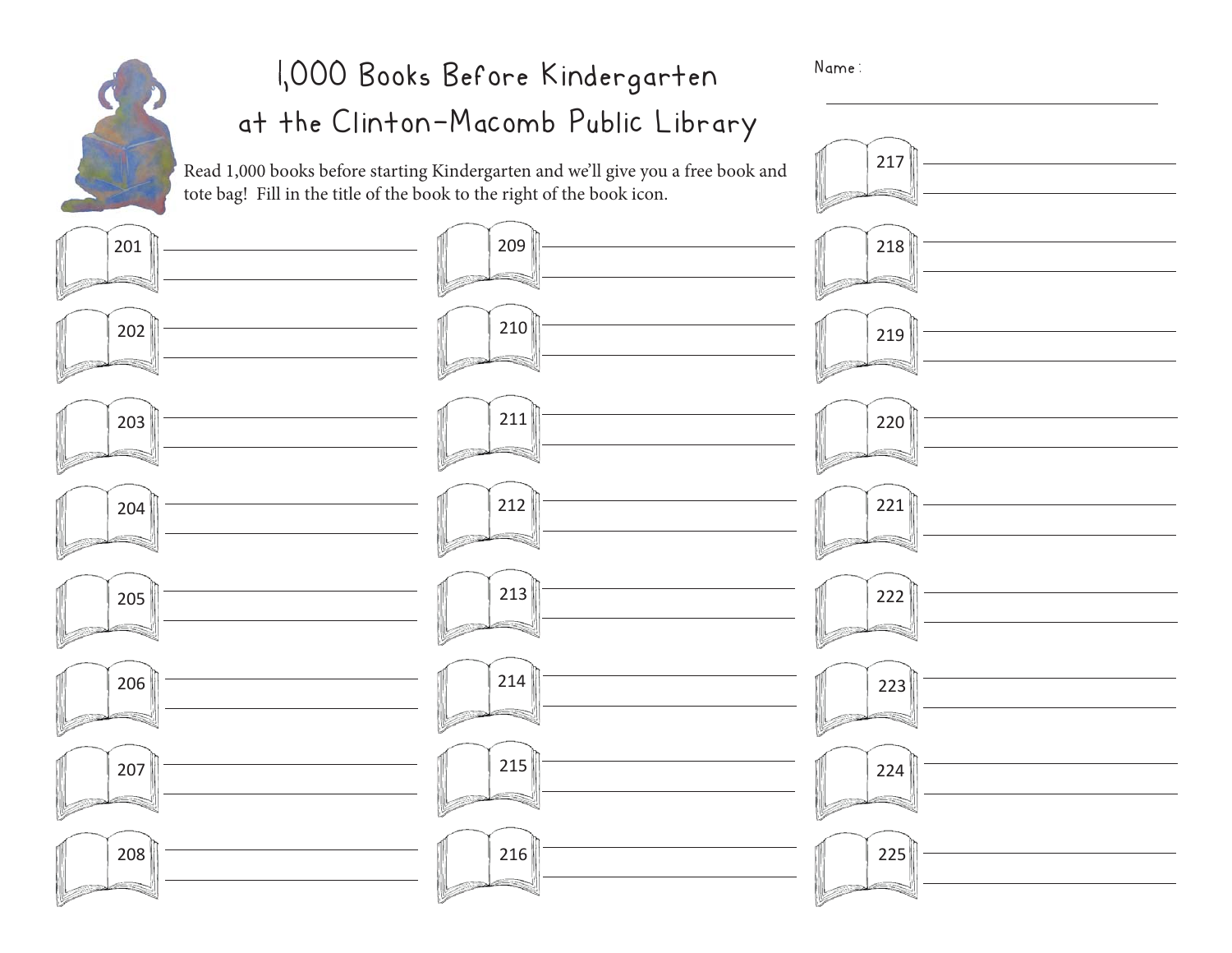

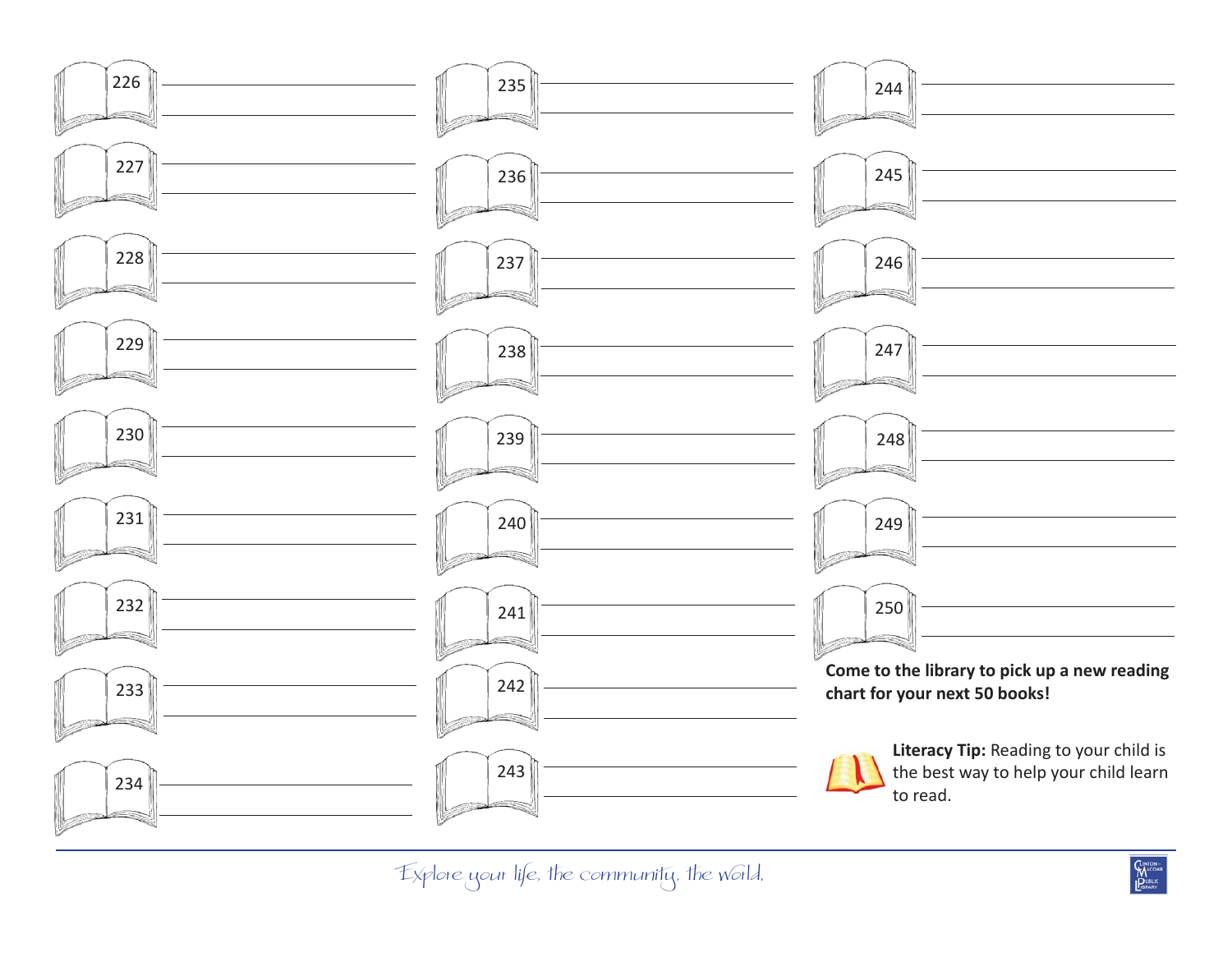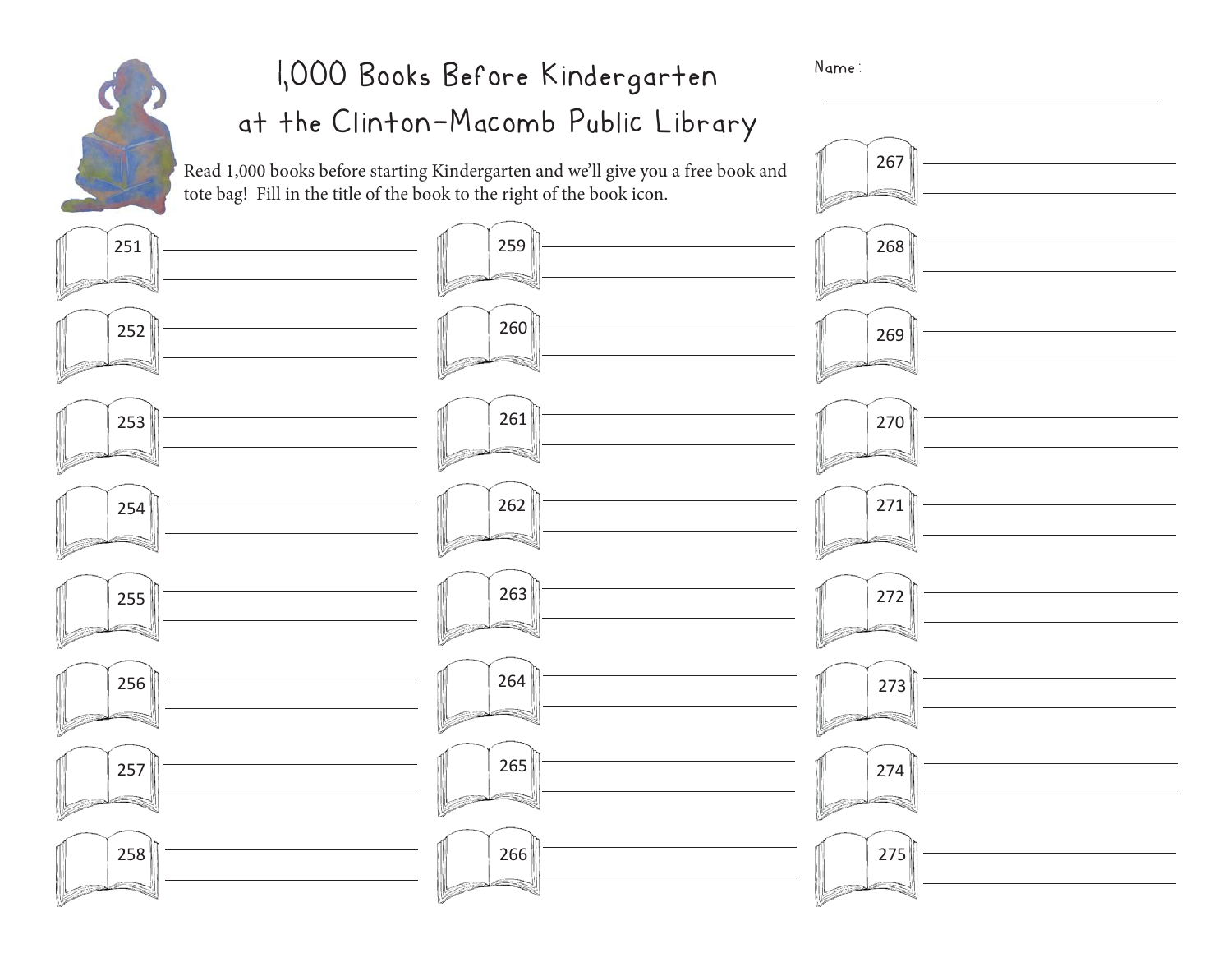

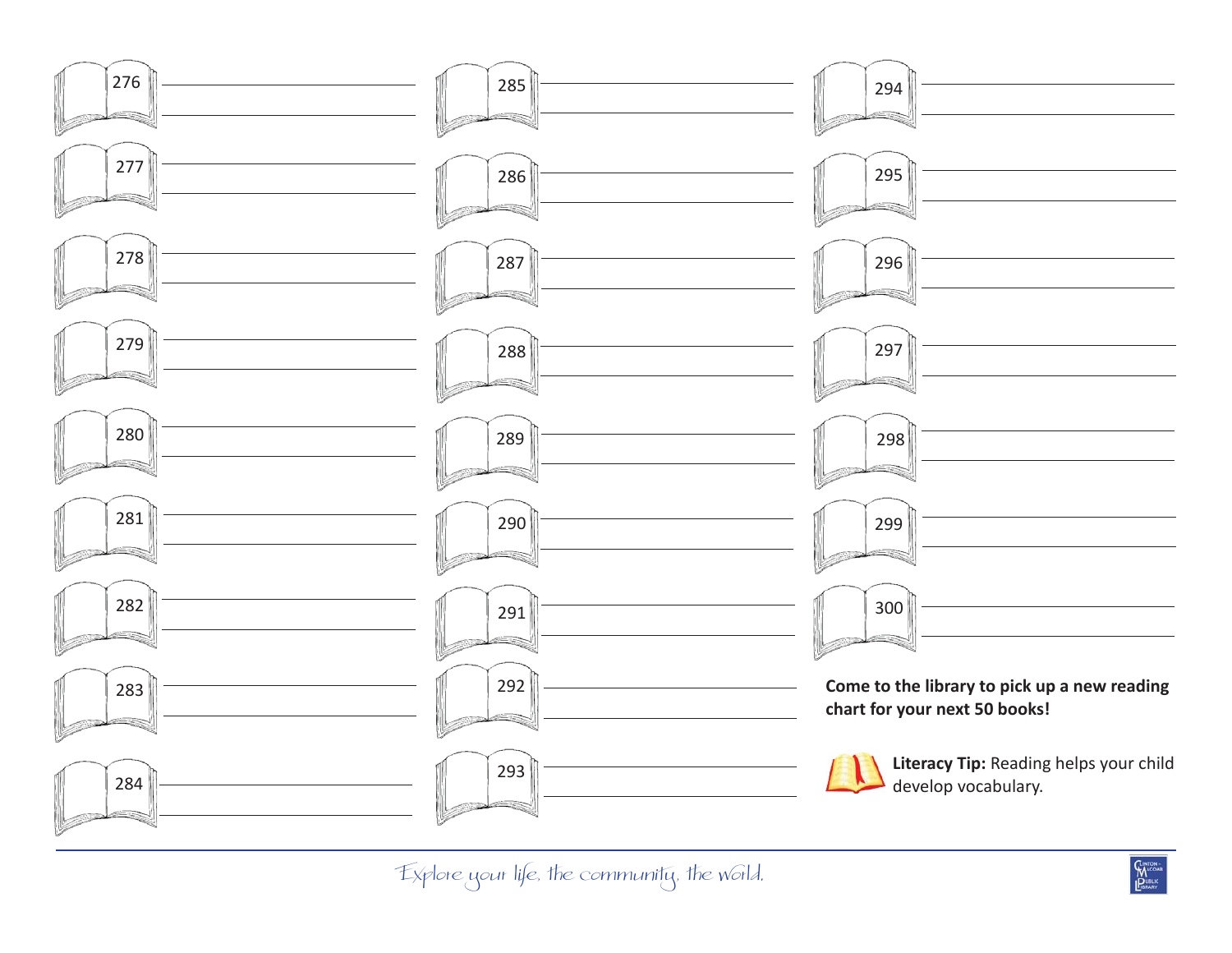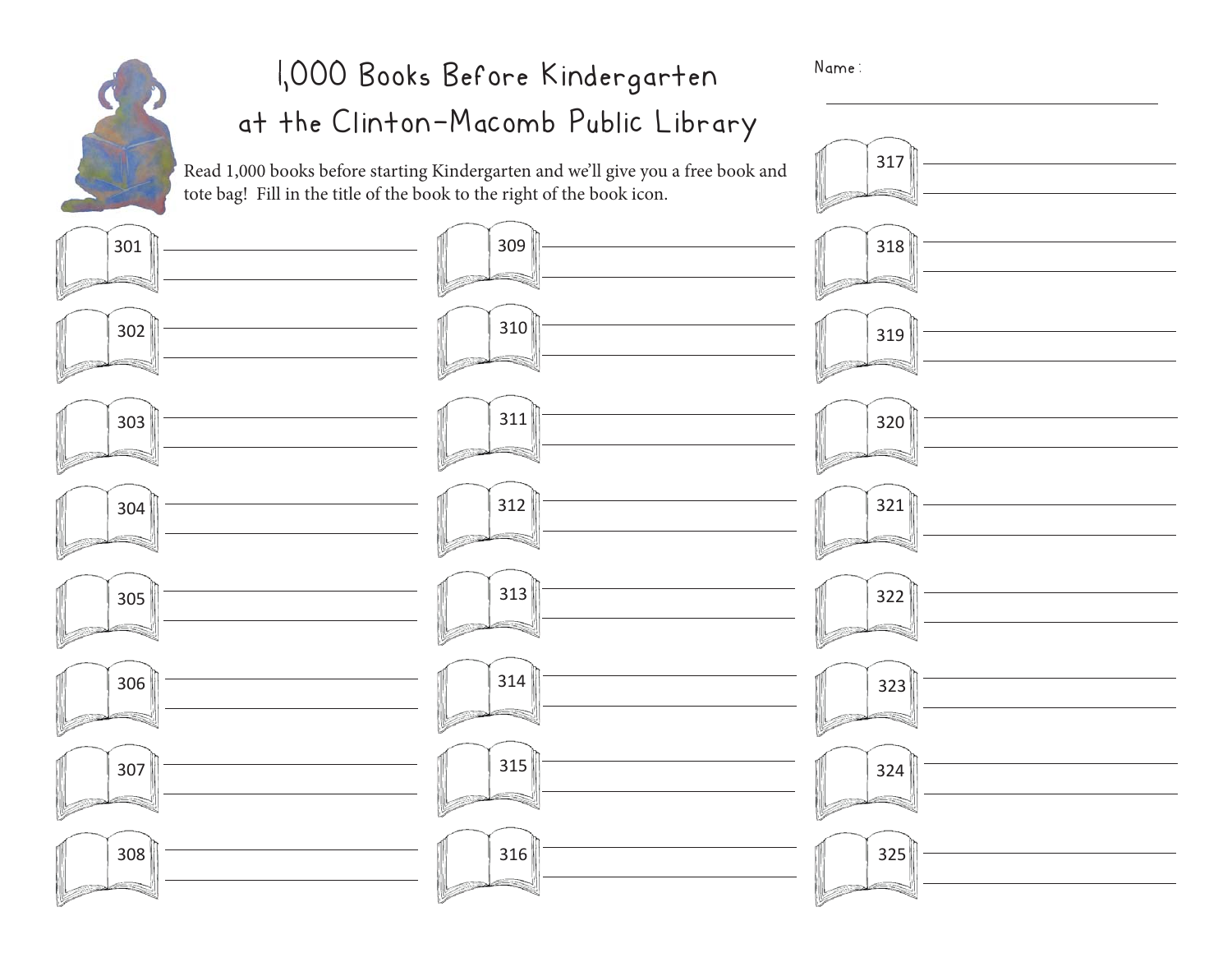

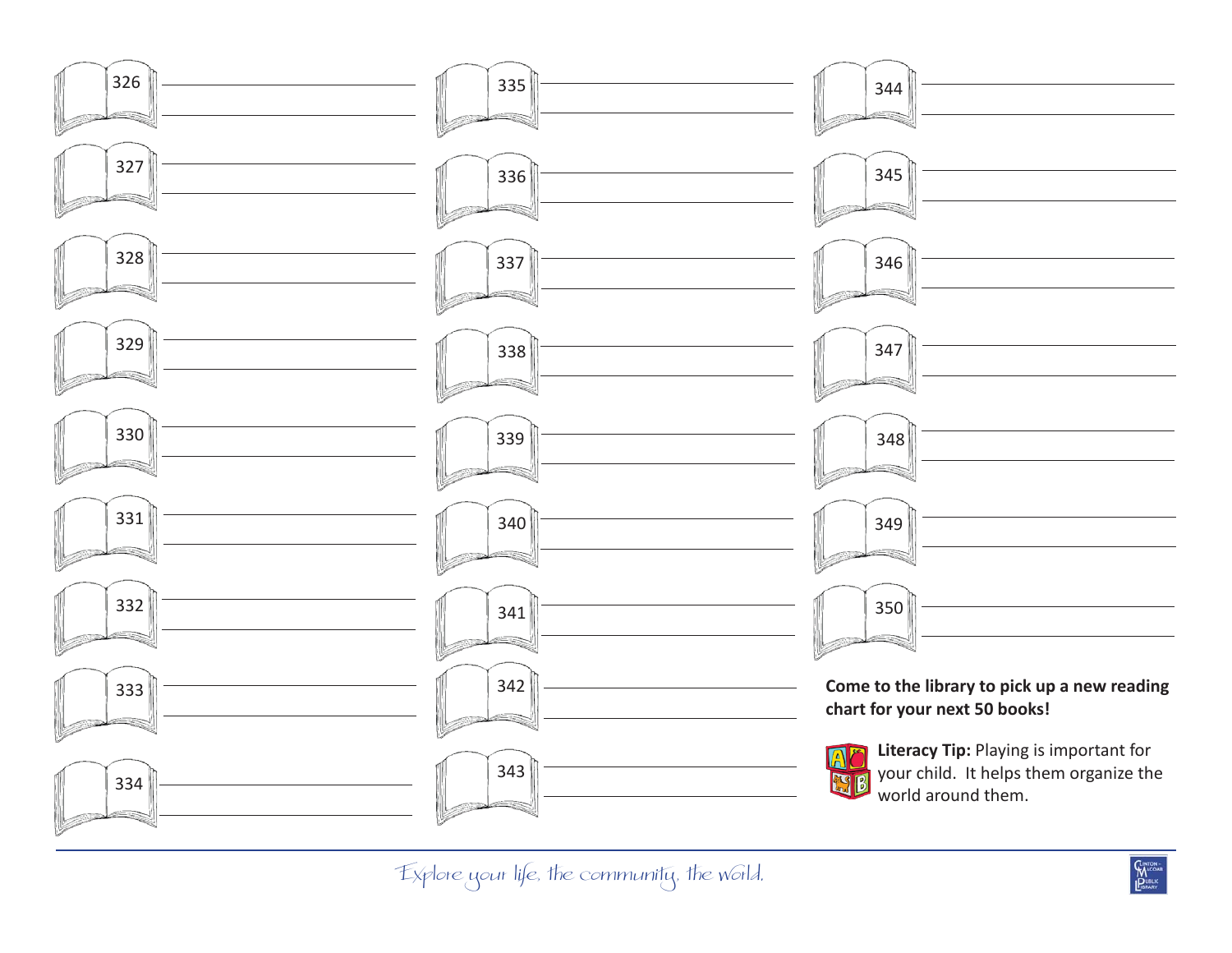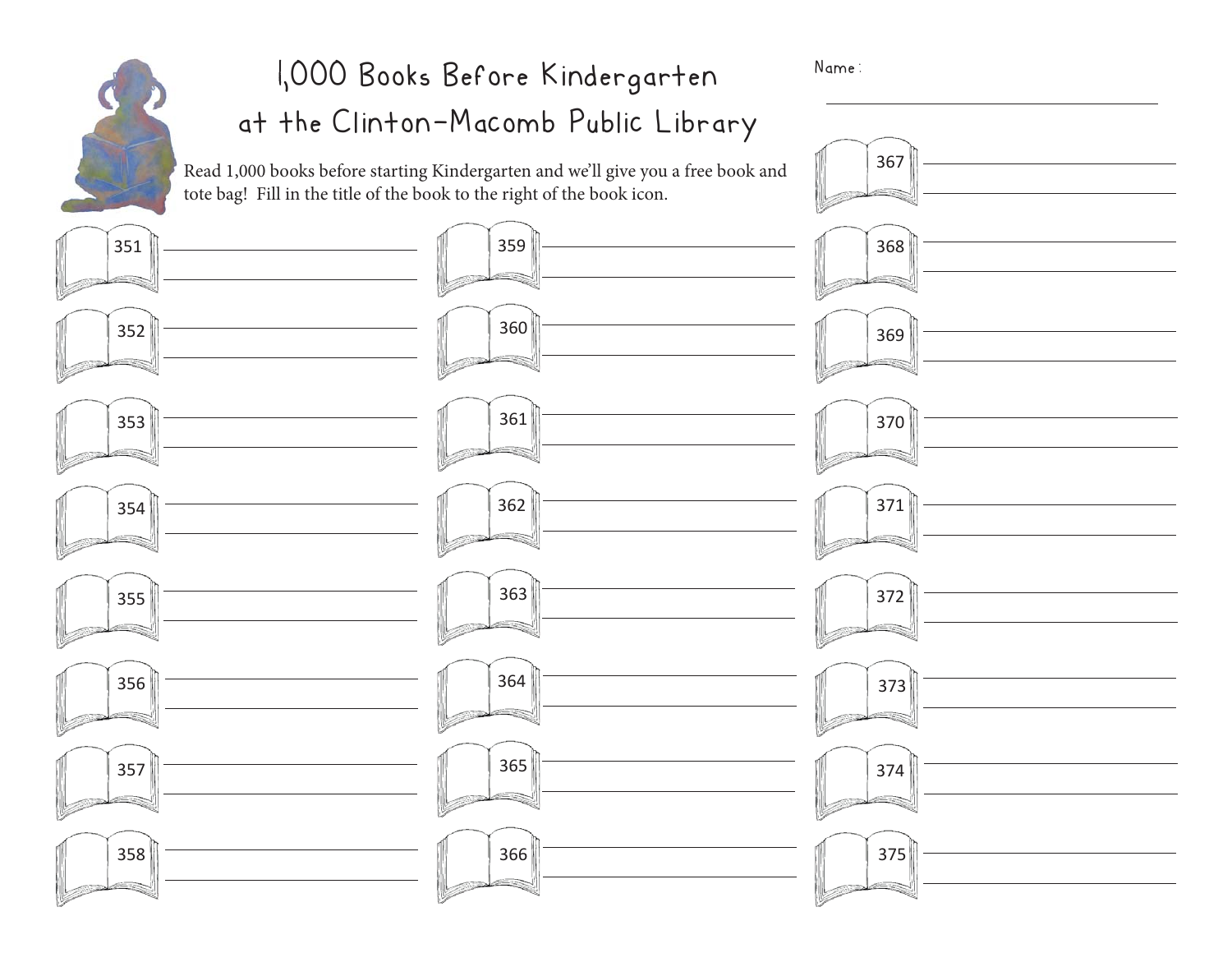

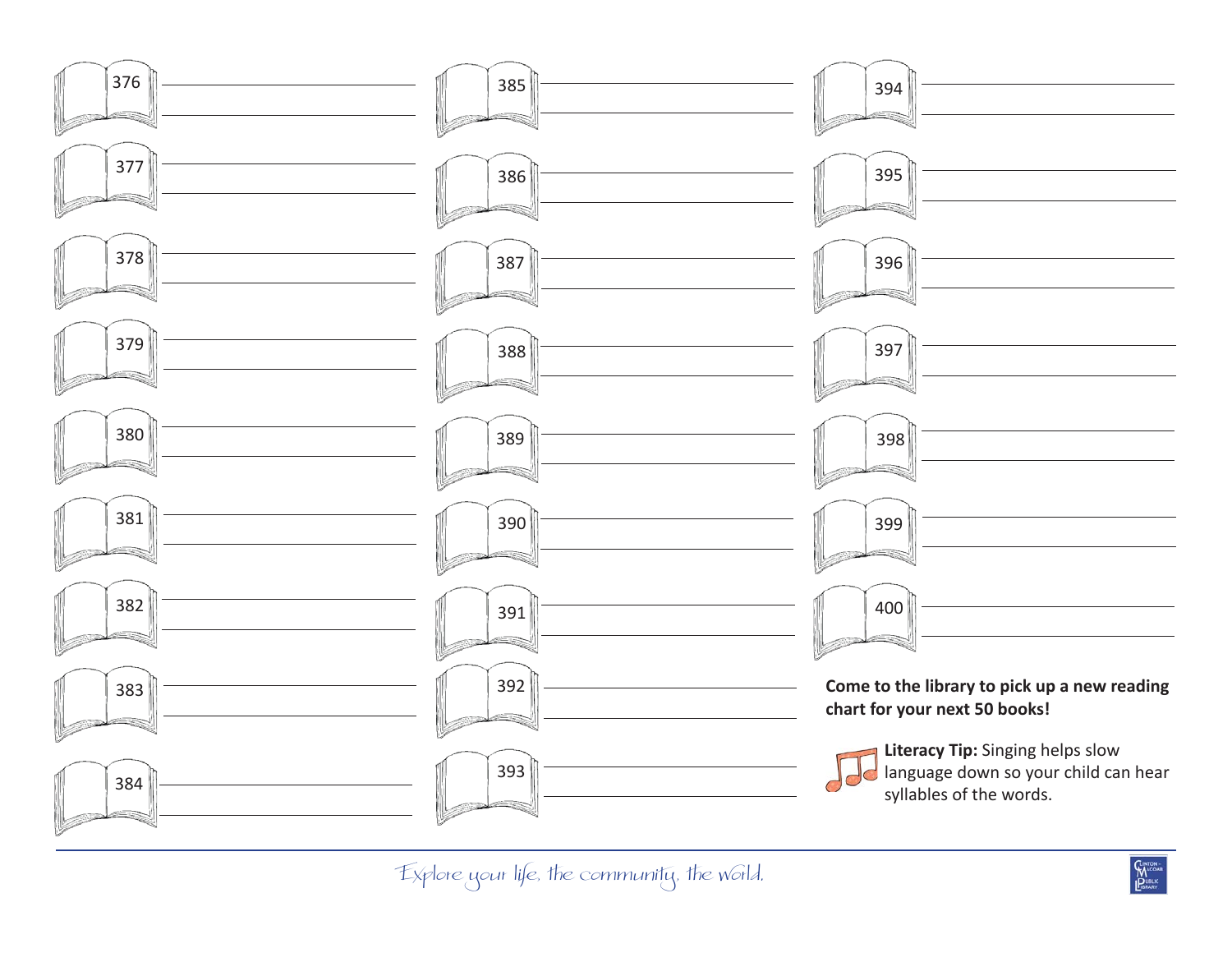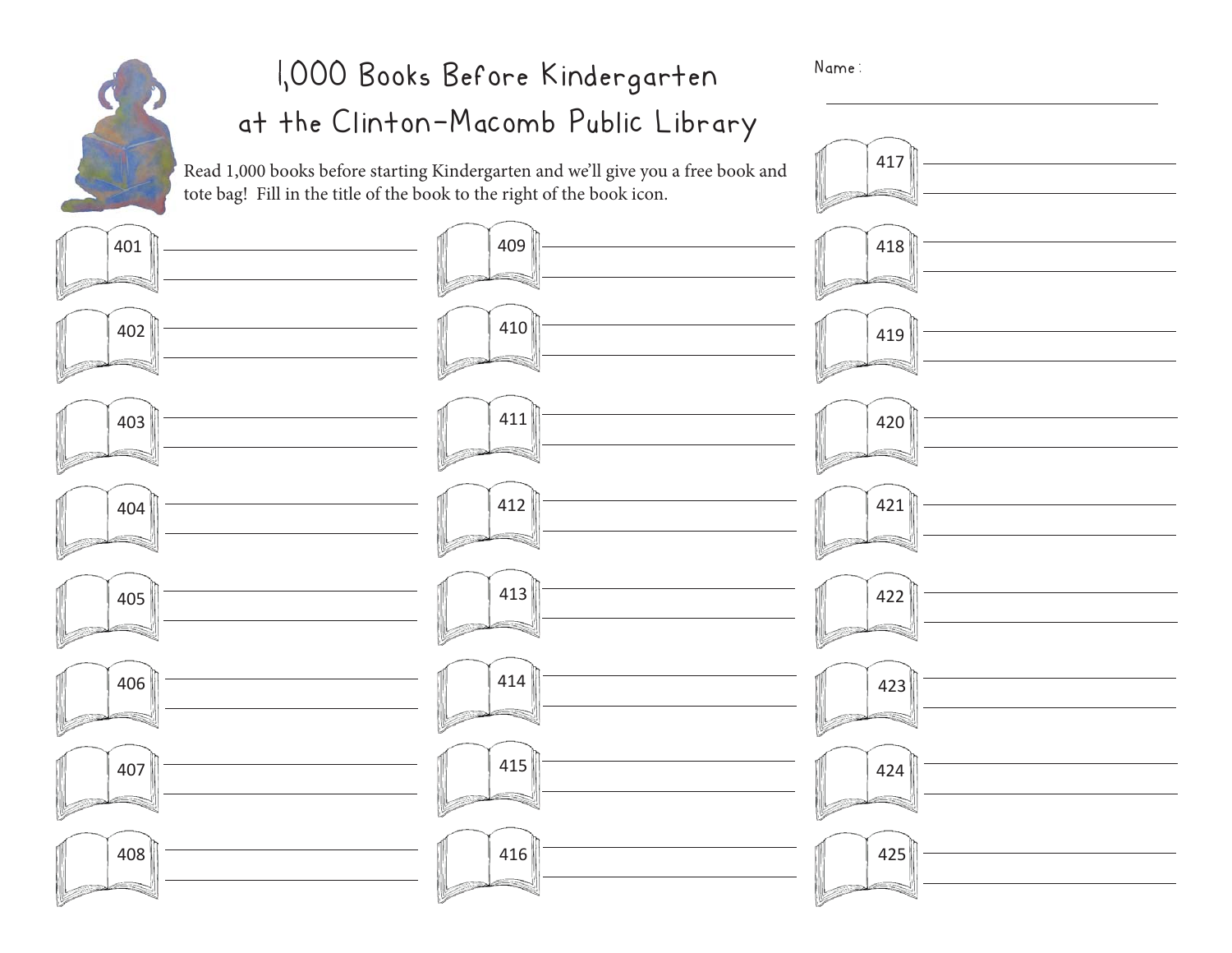

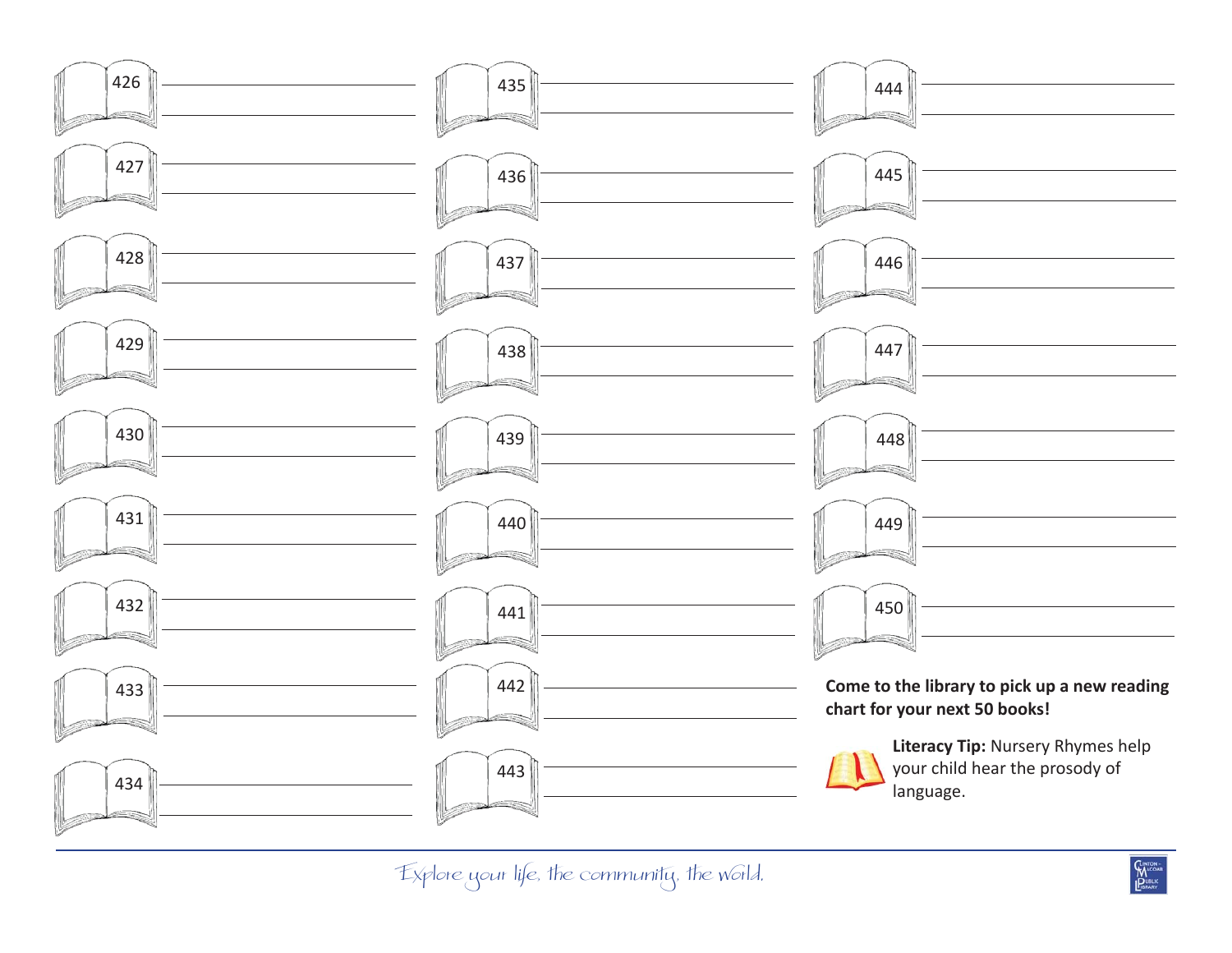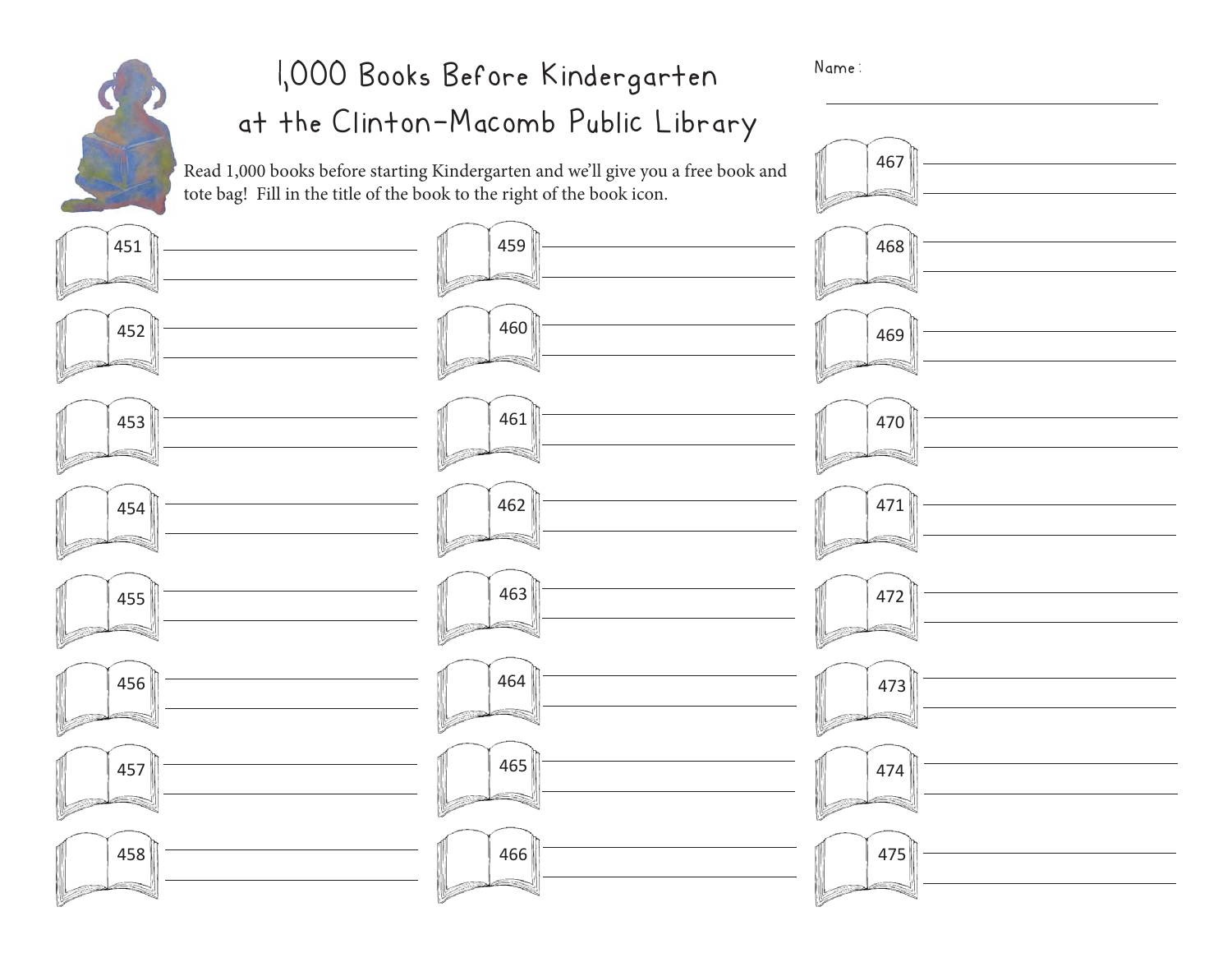

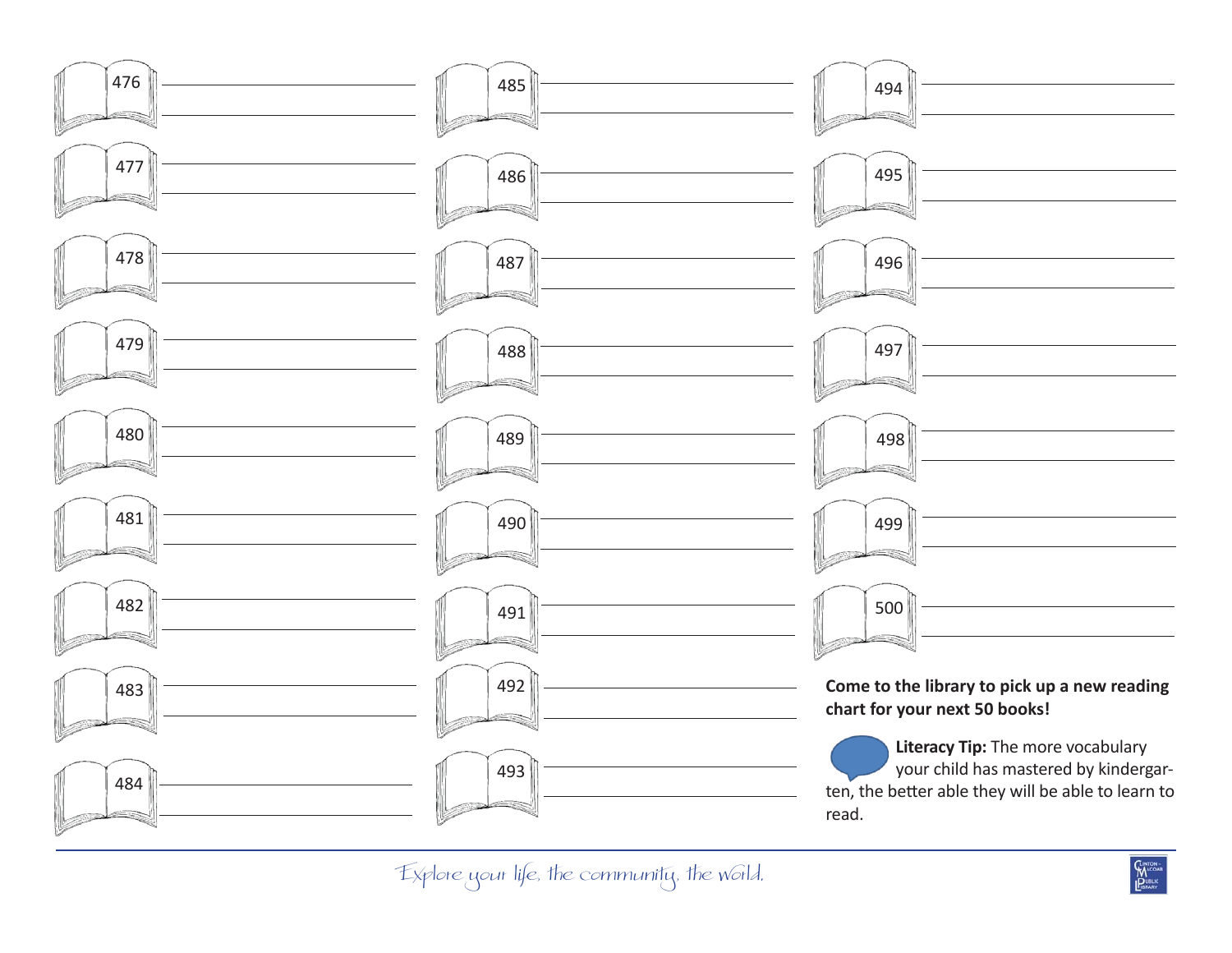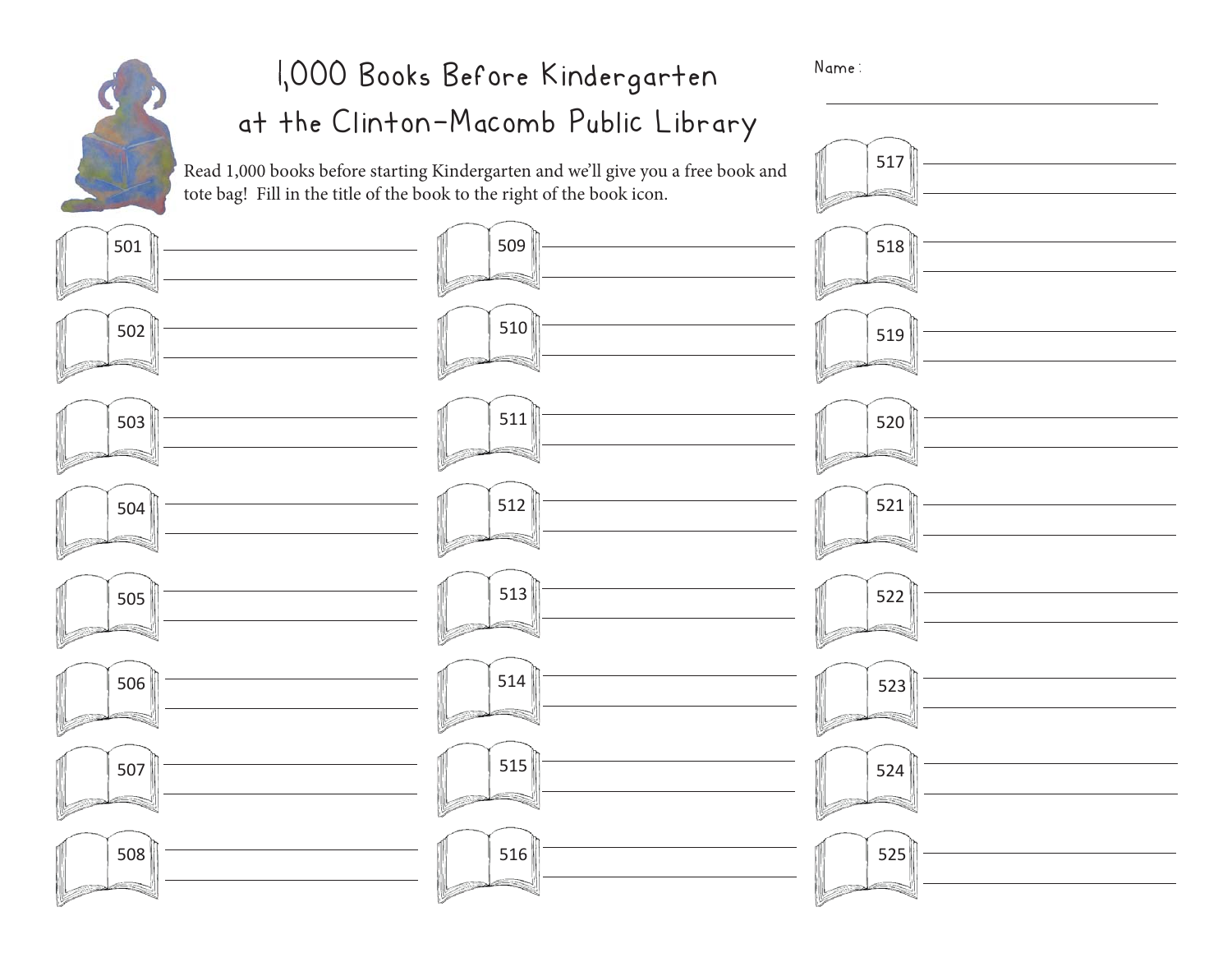

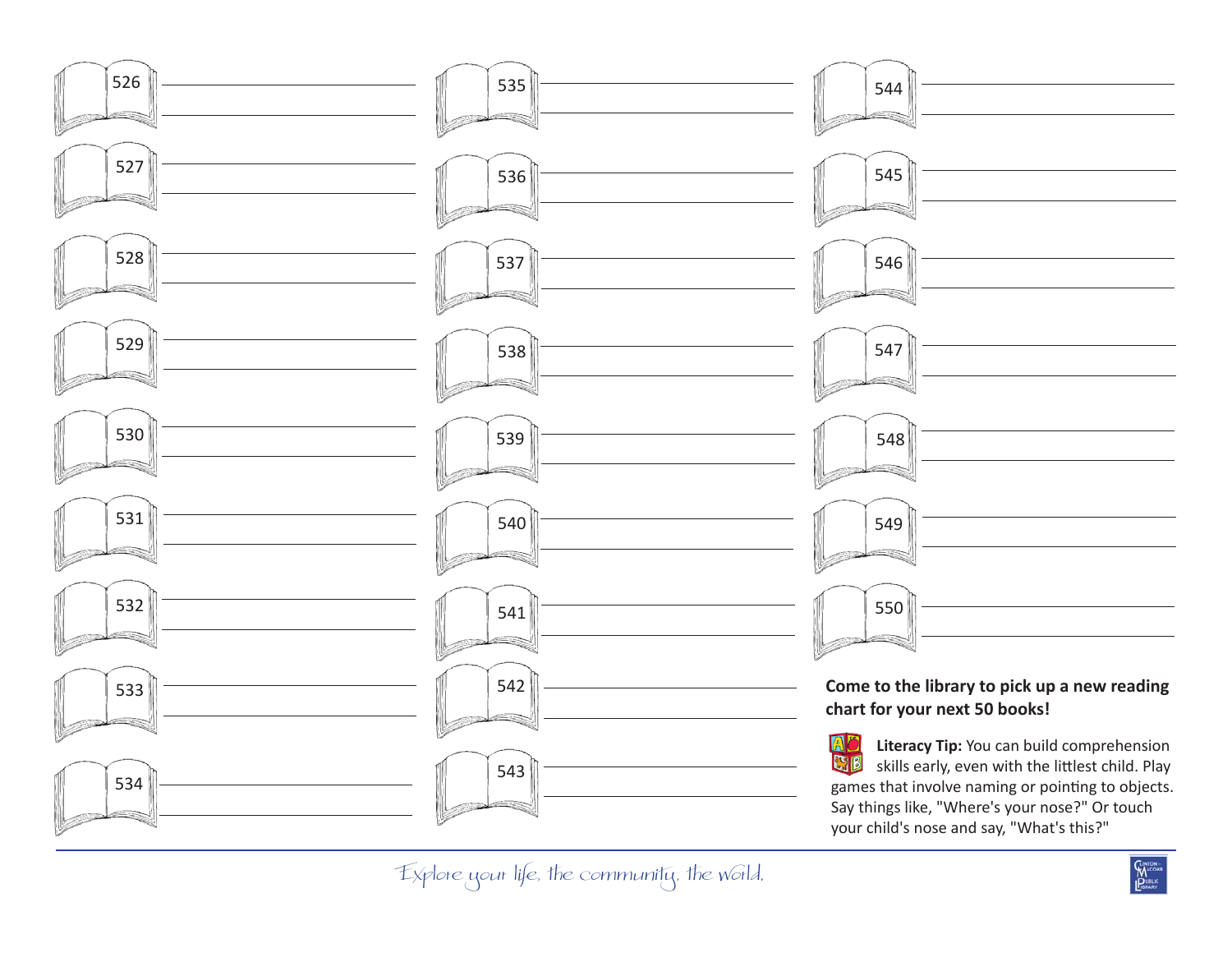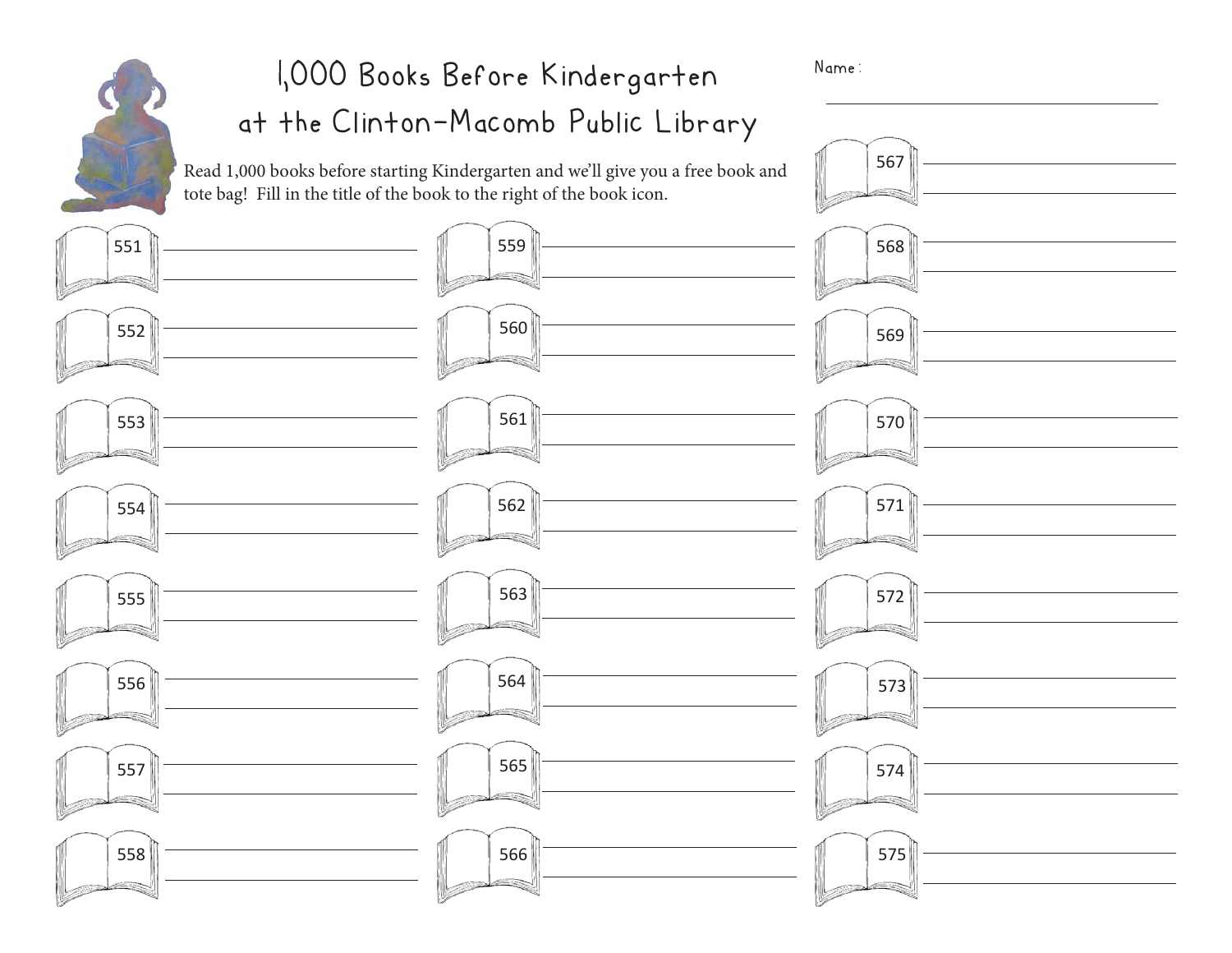

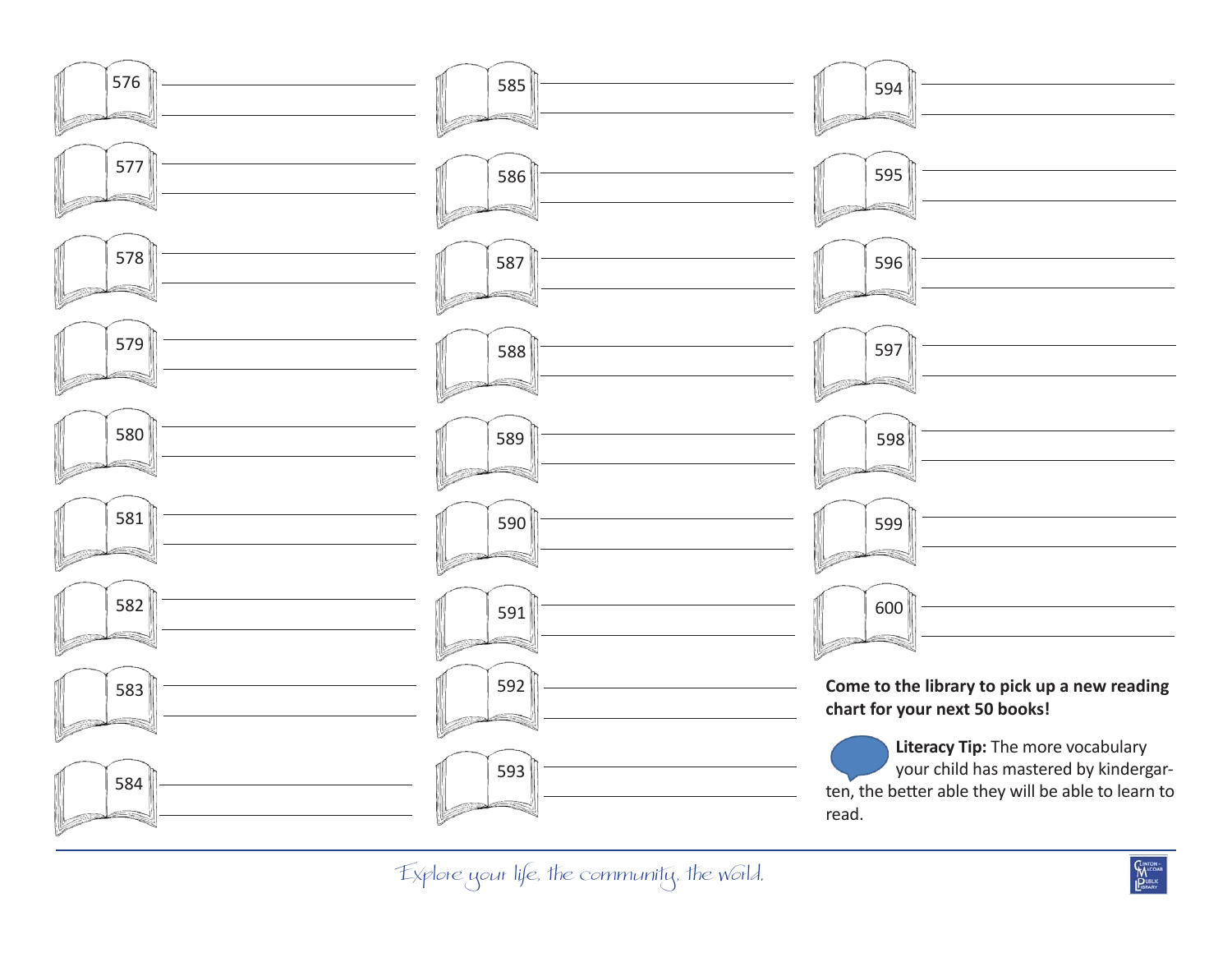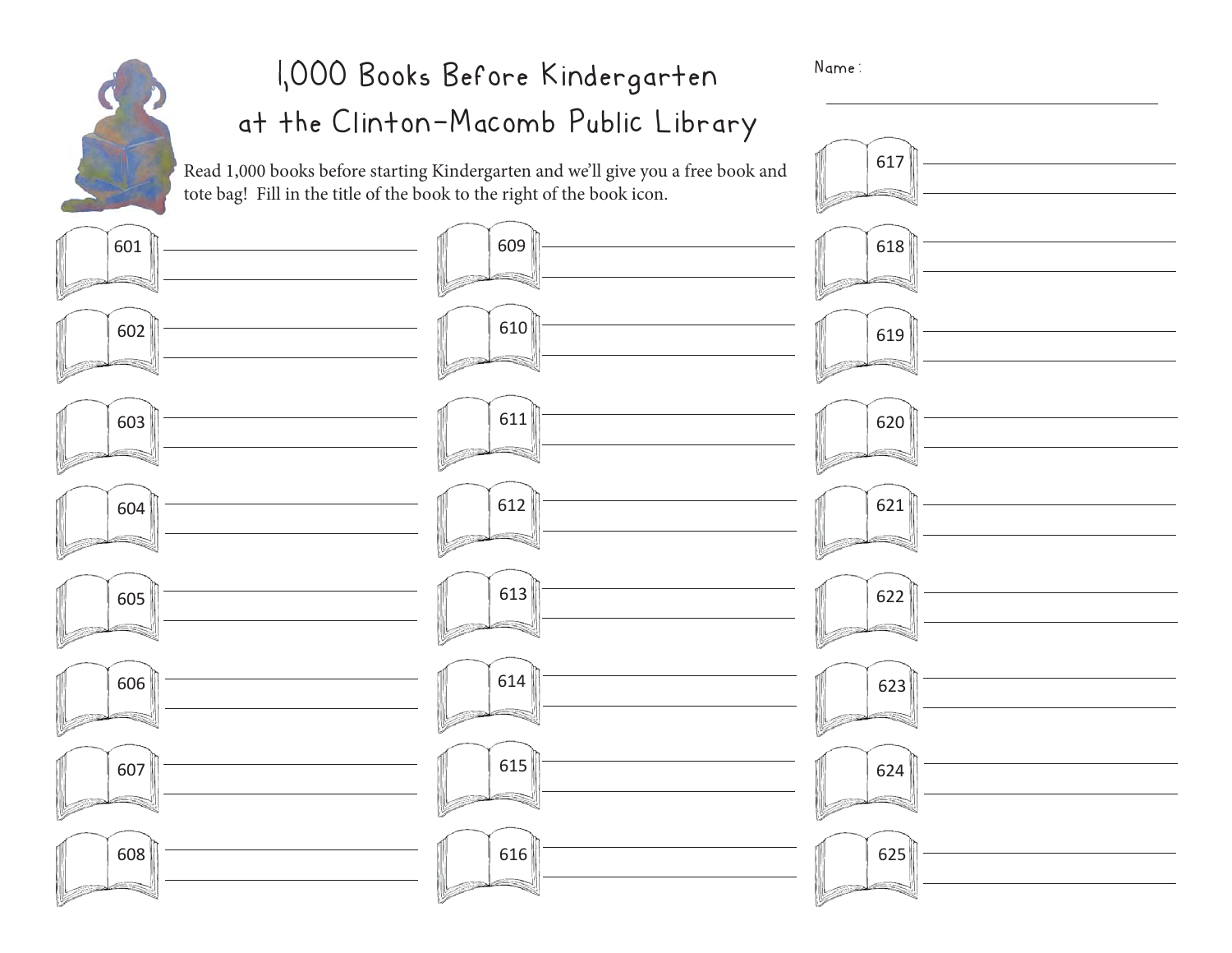

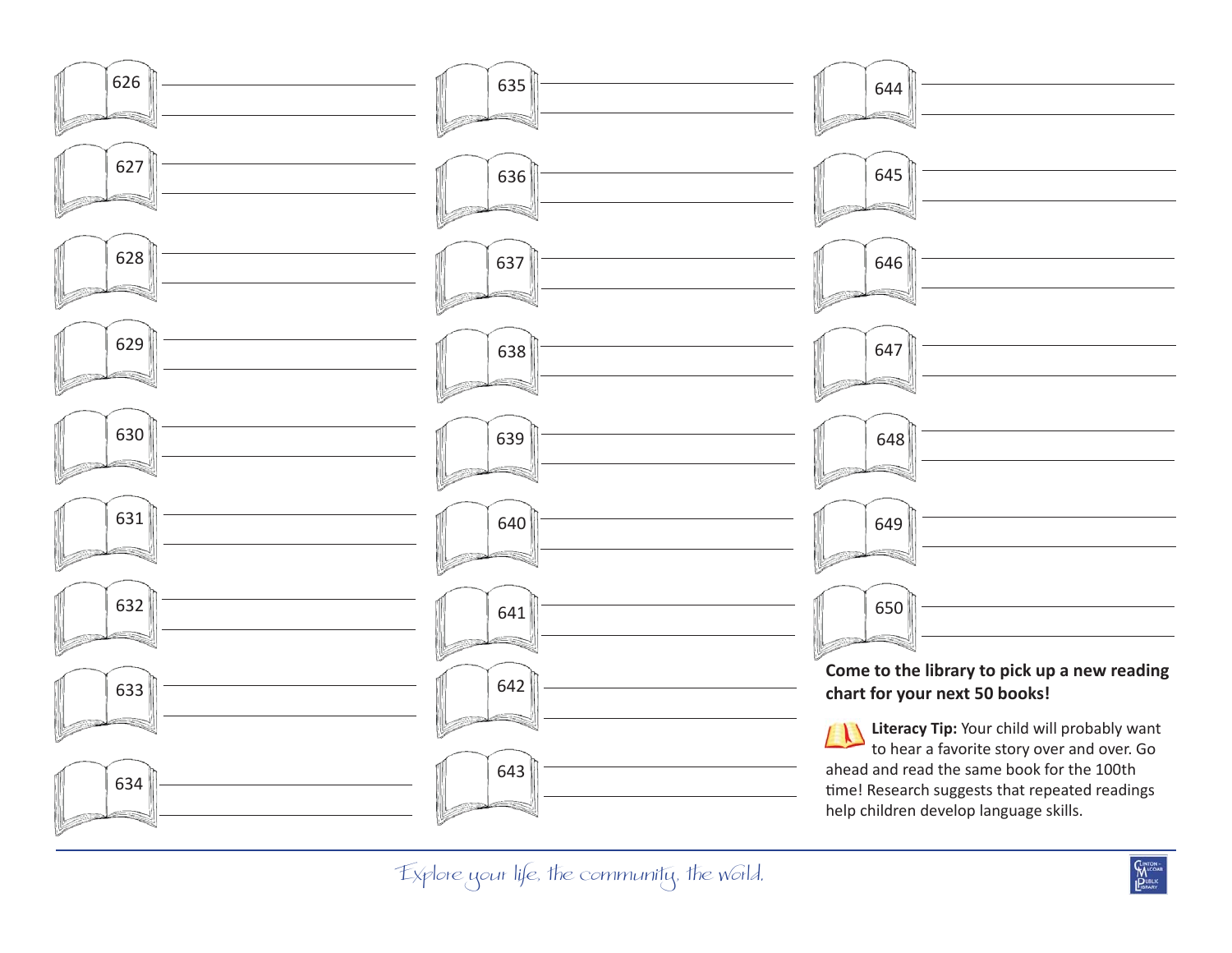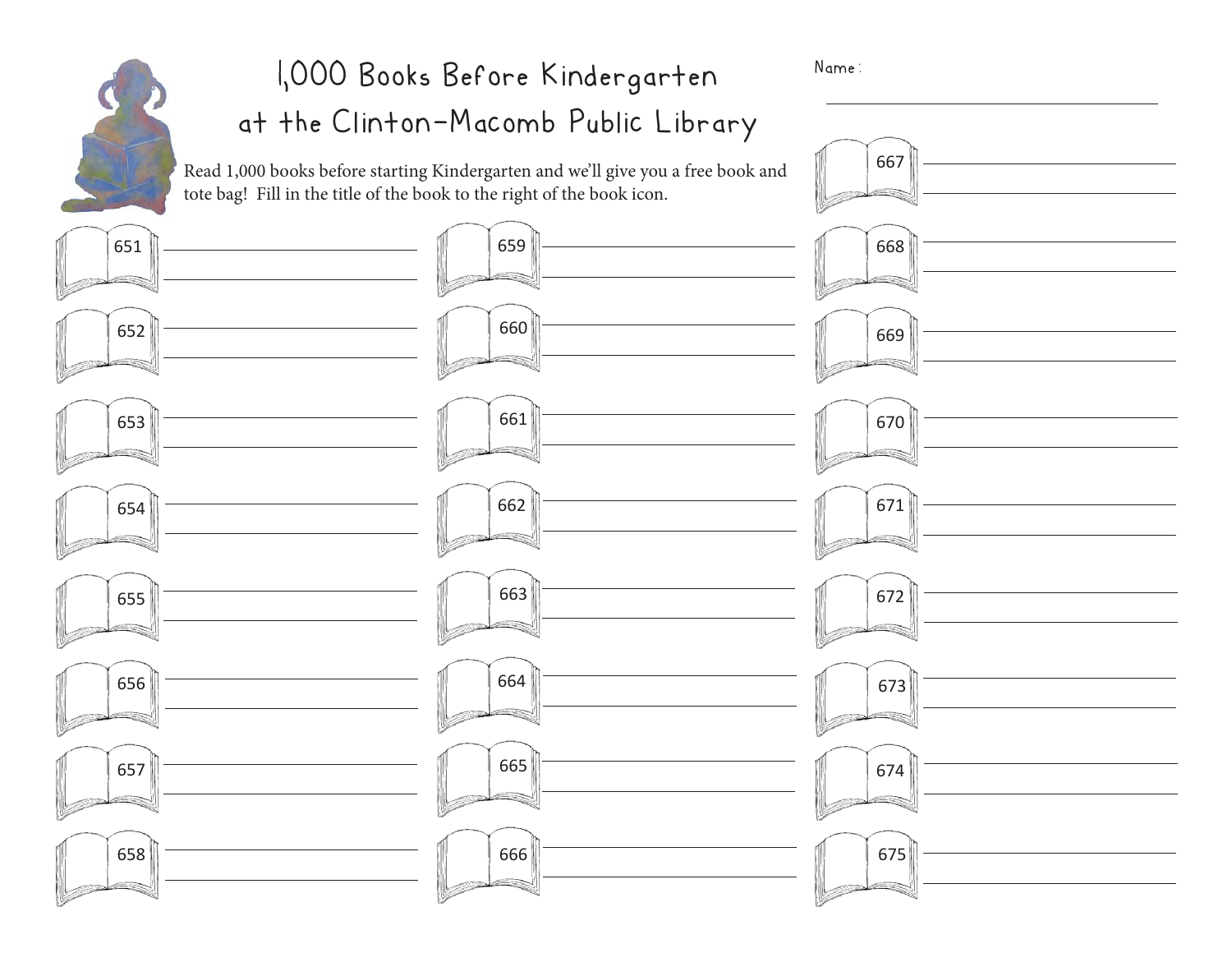

Explore your life, the community, the world.

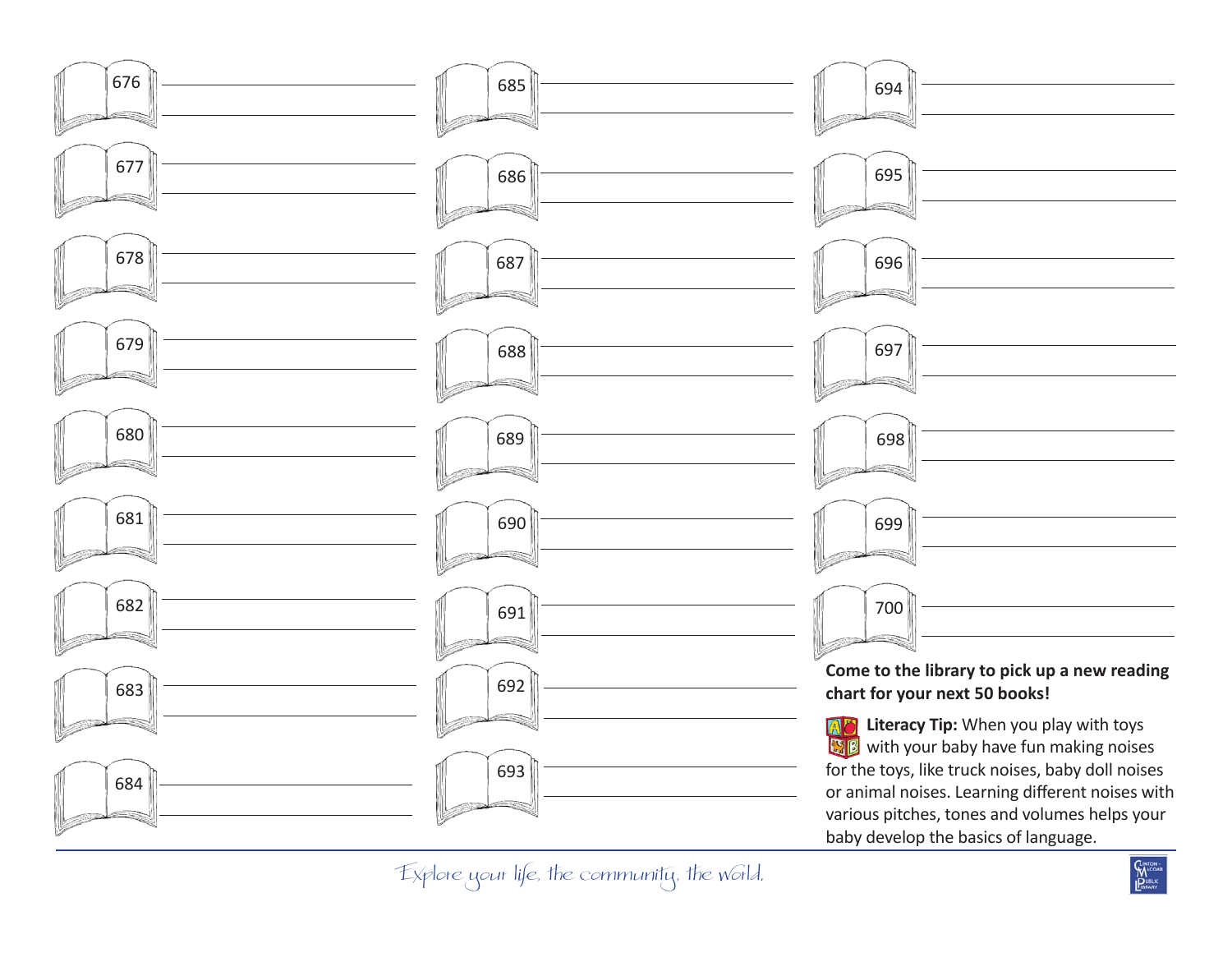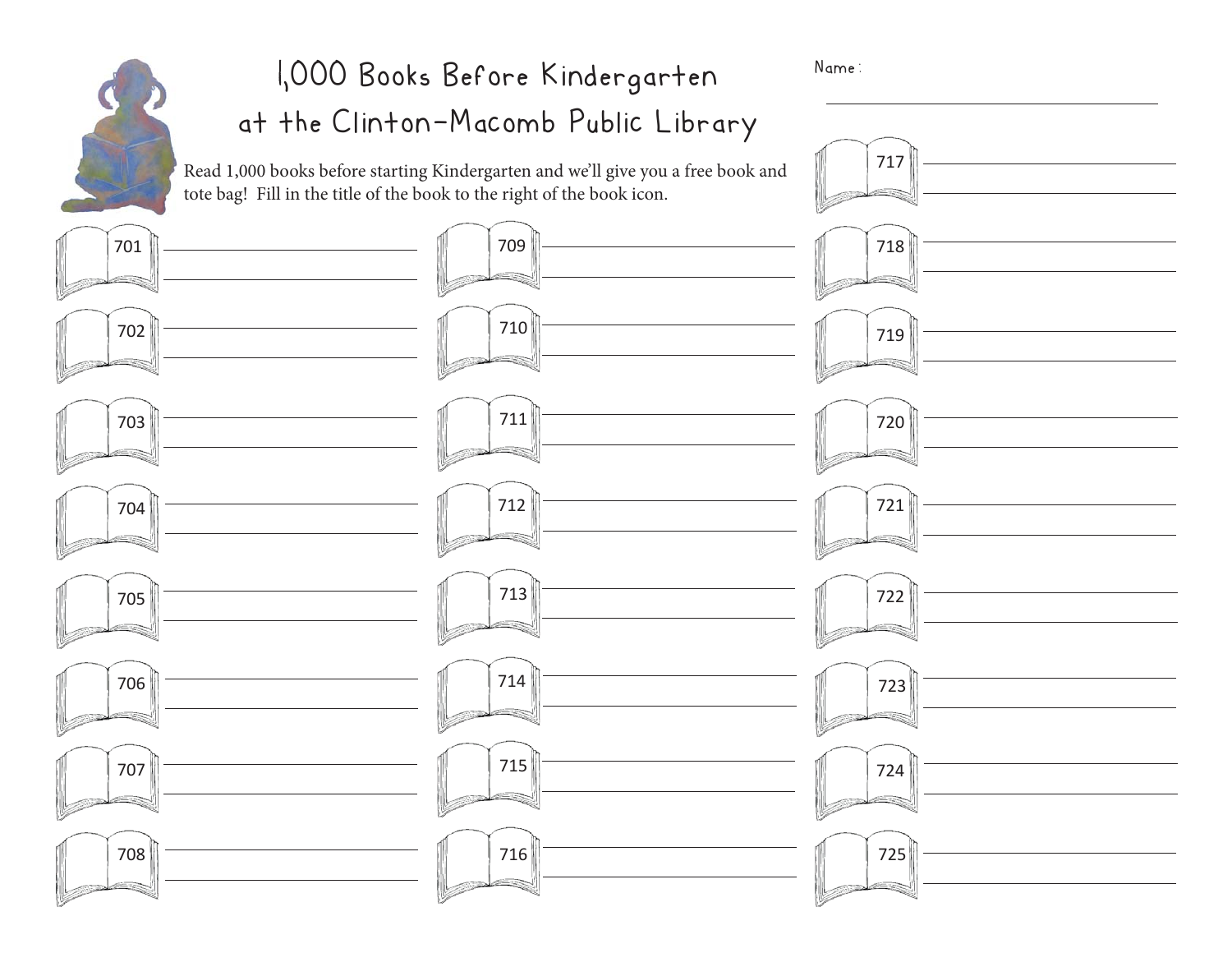

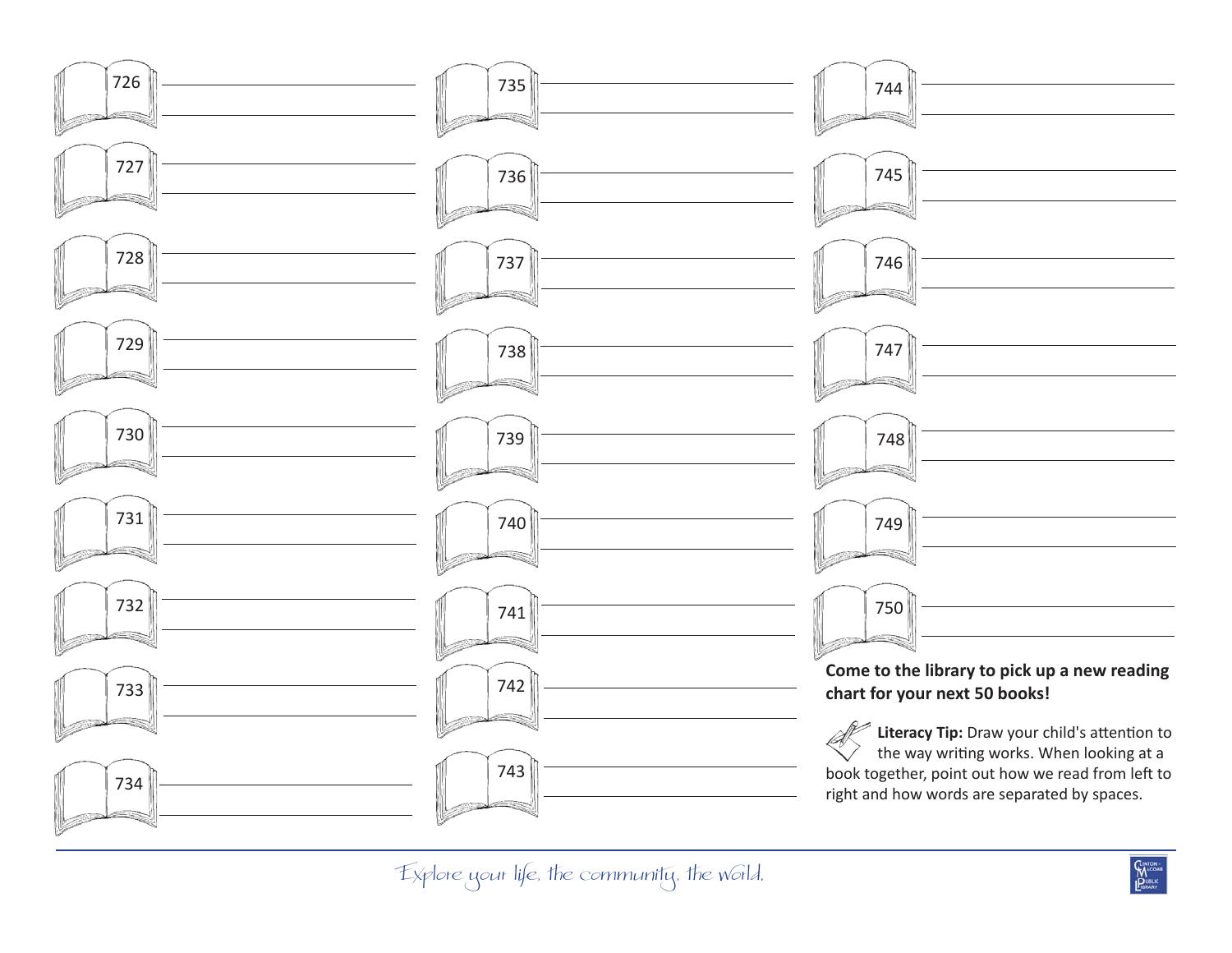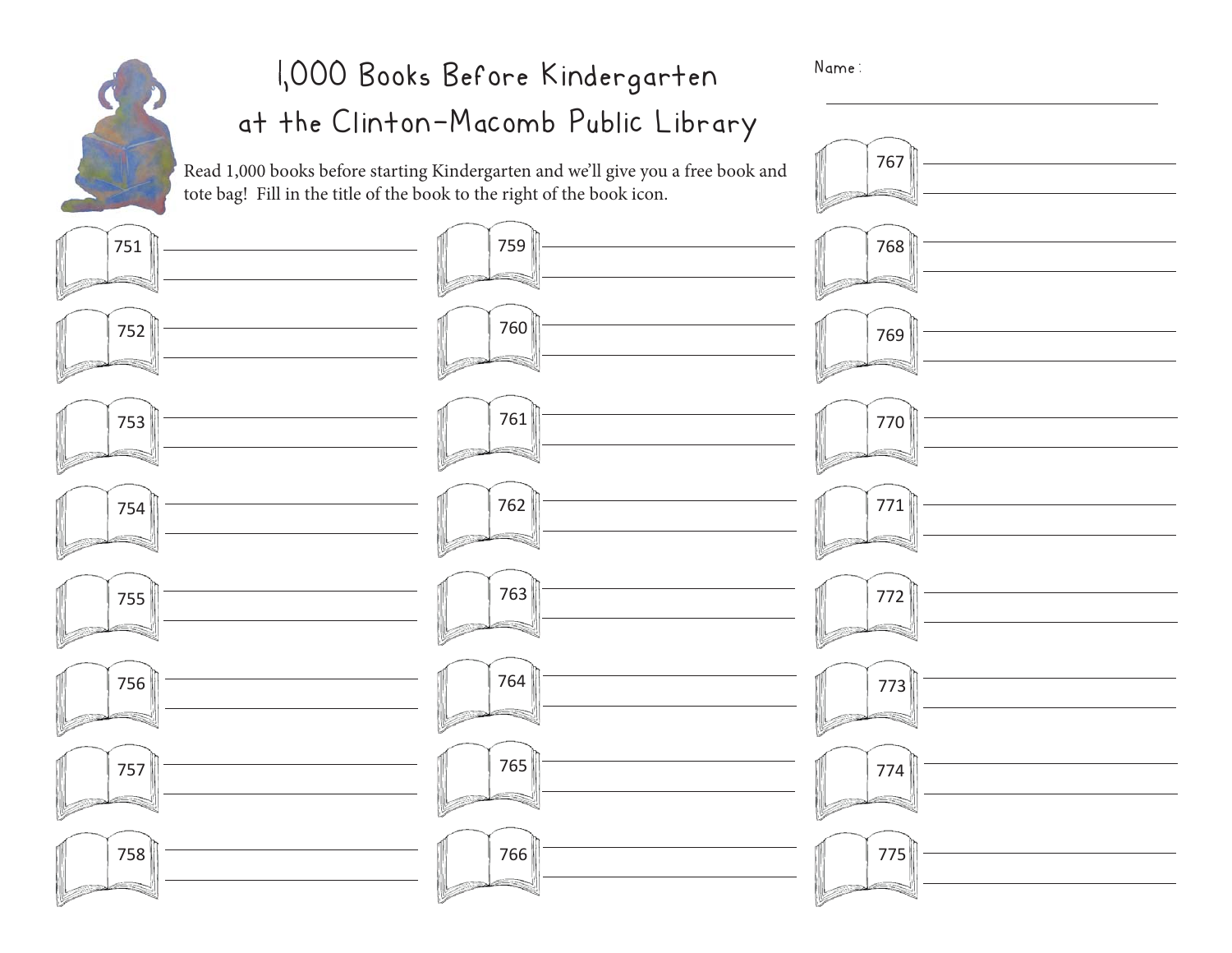

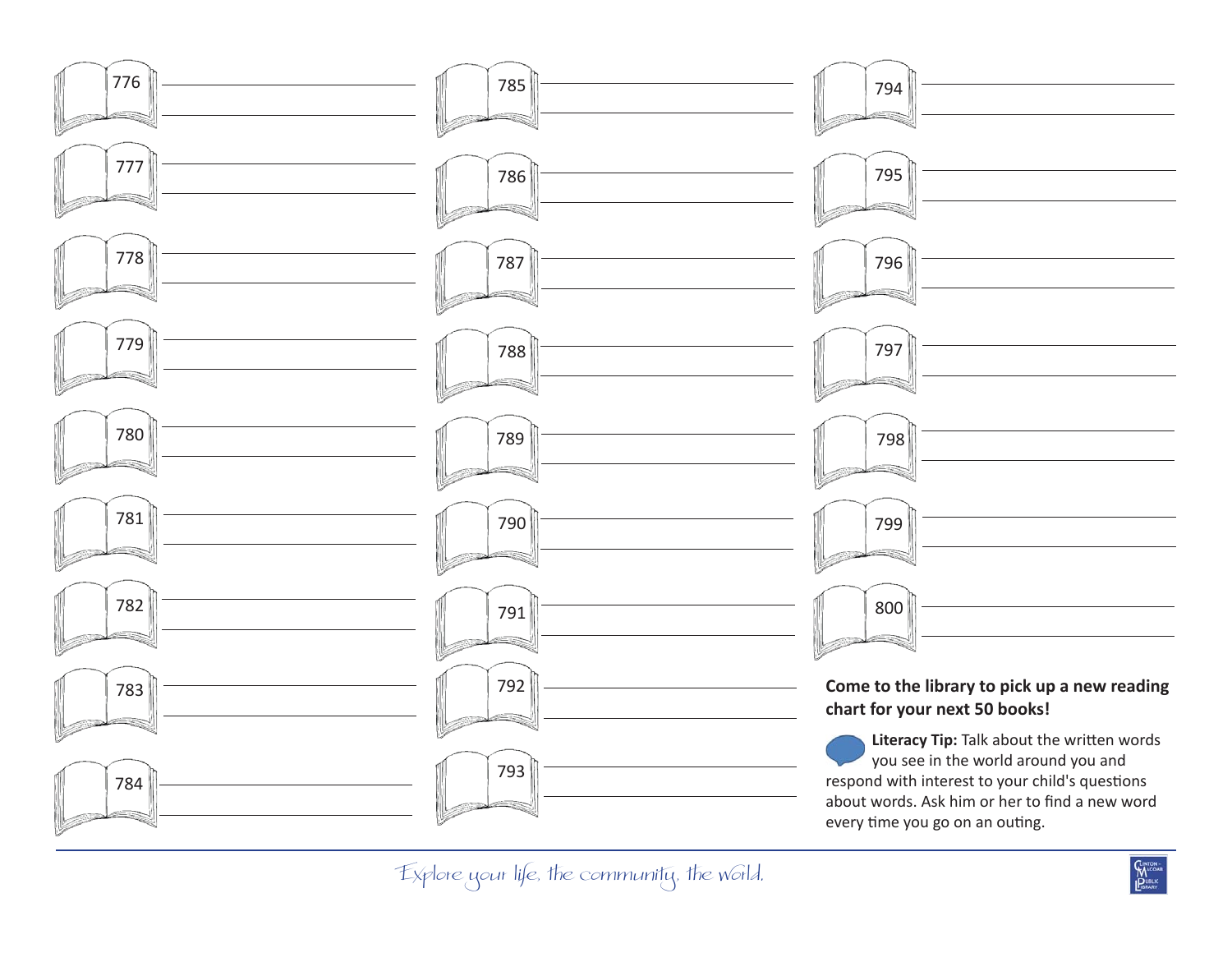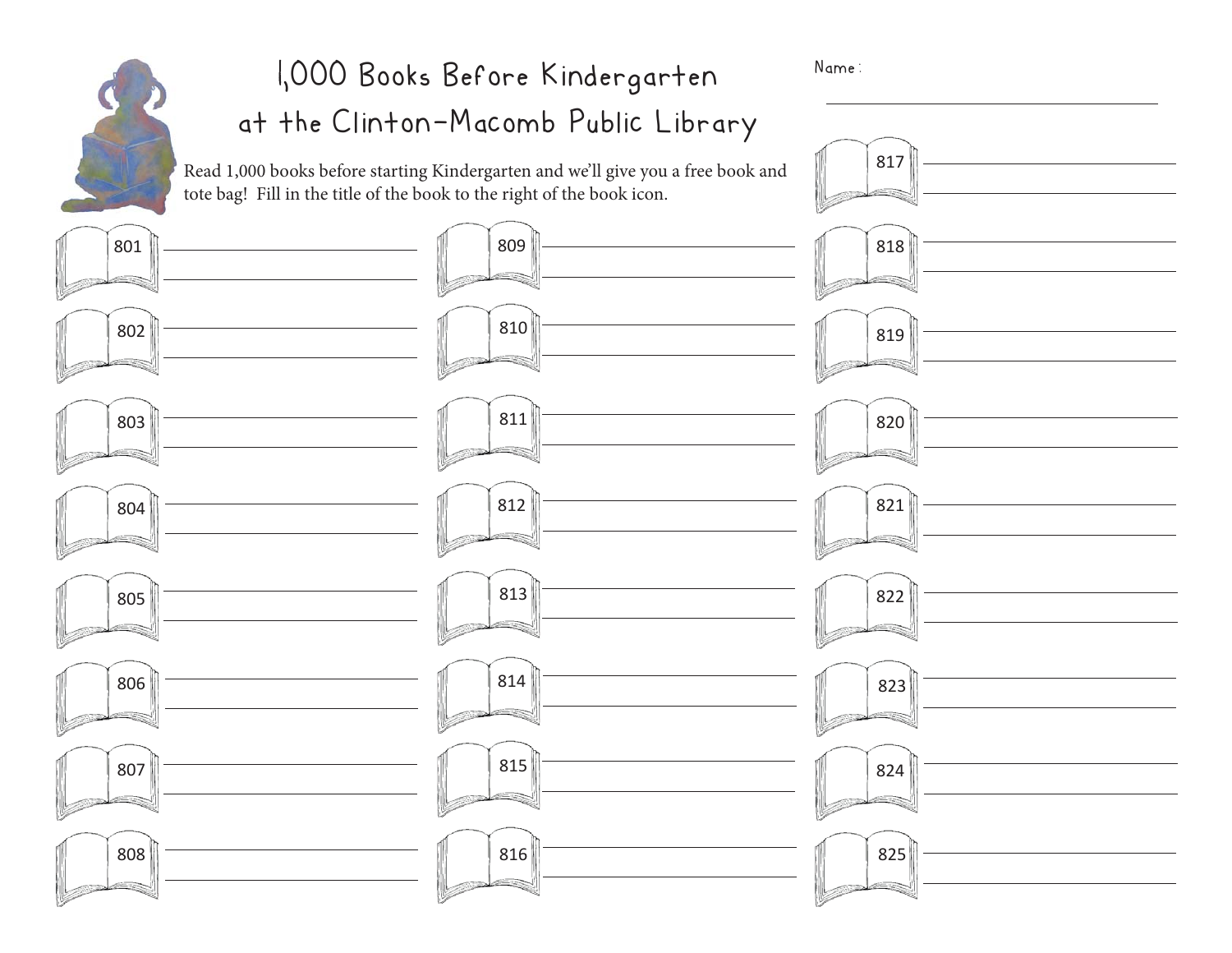

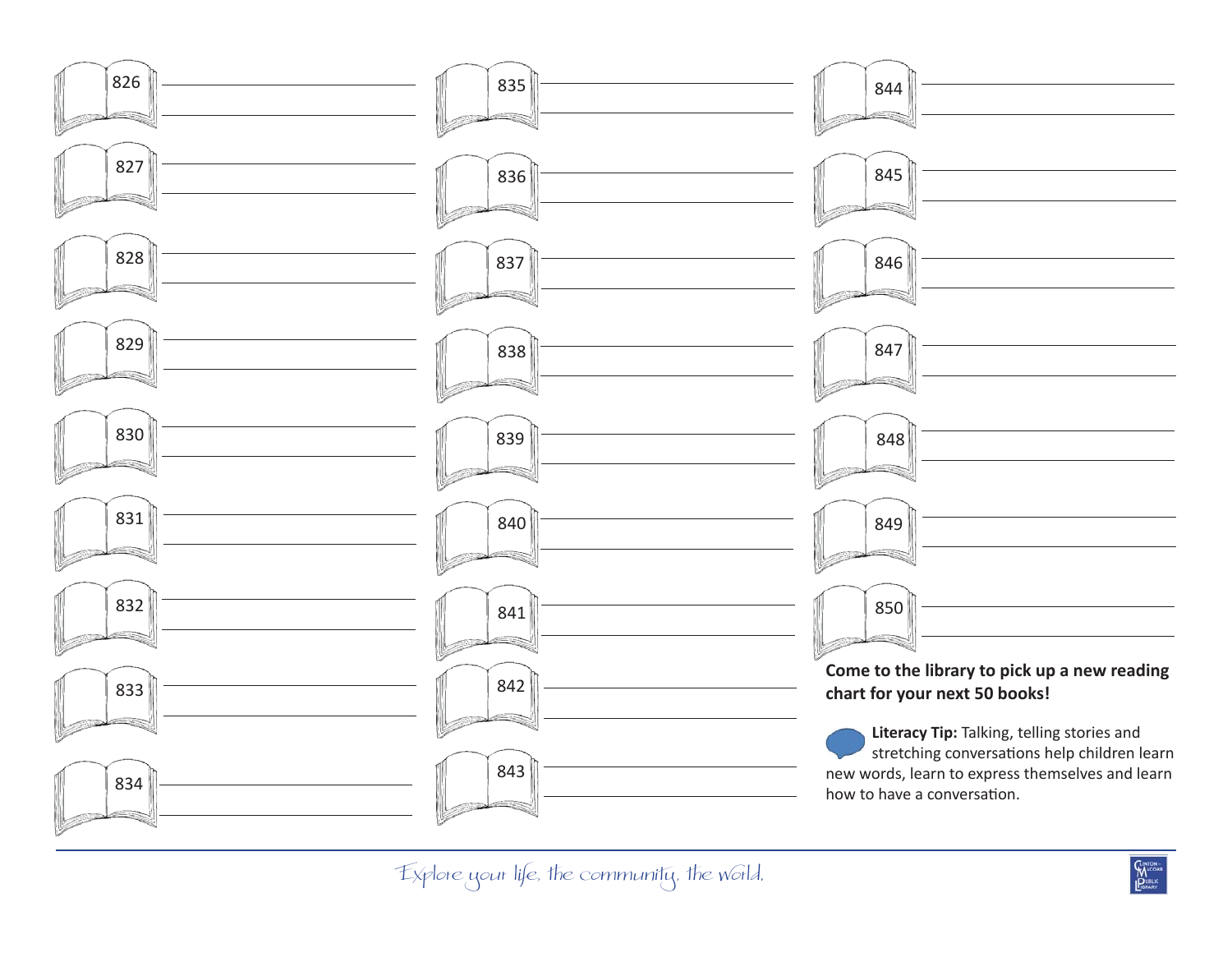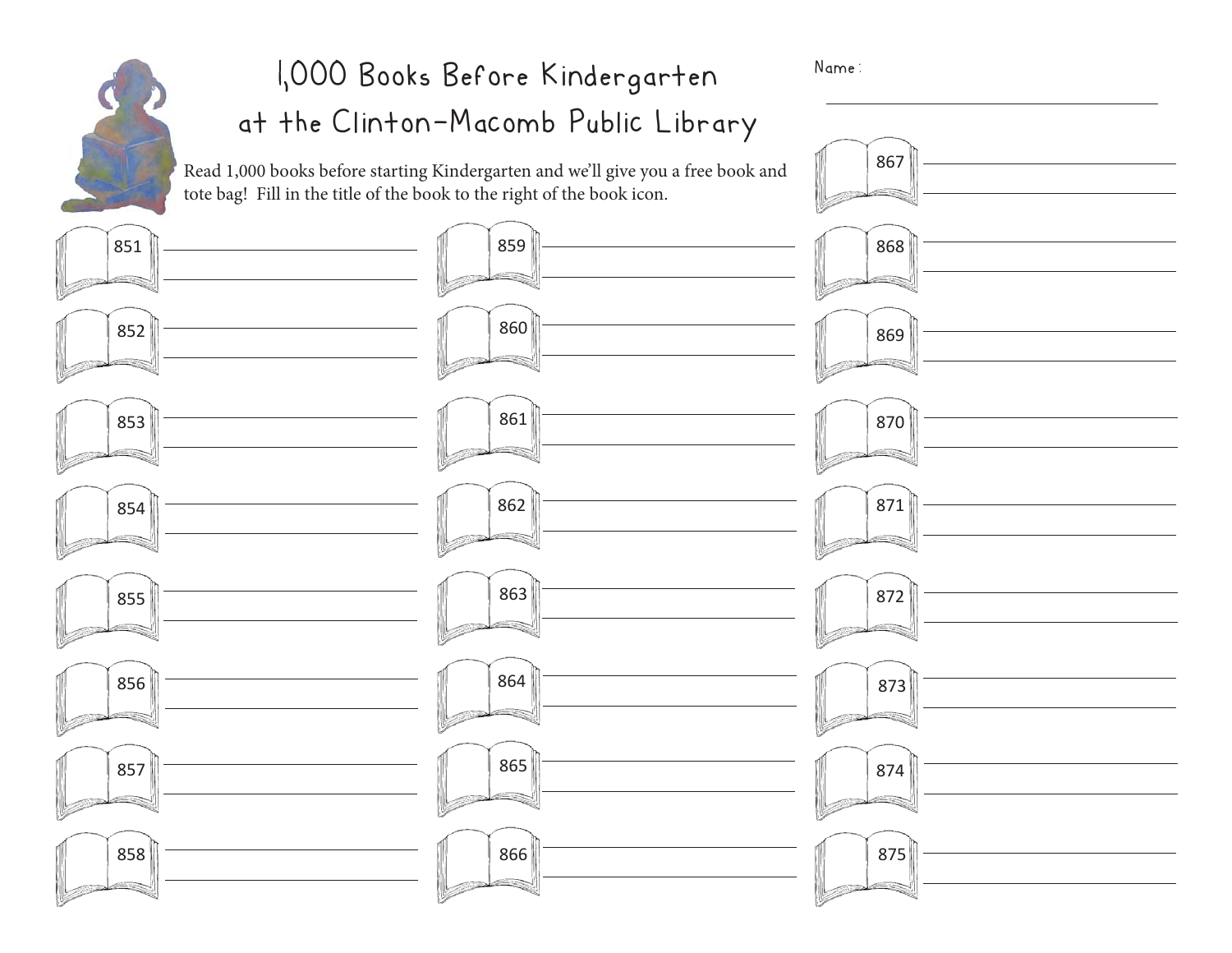

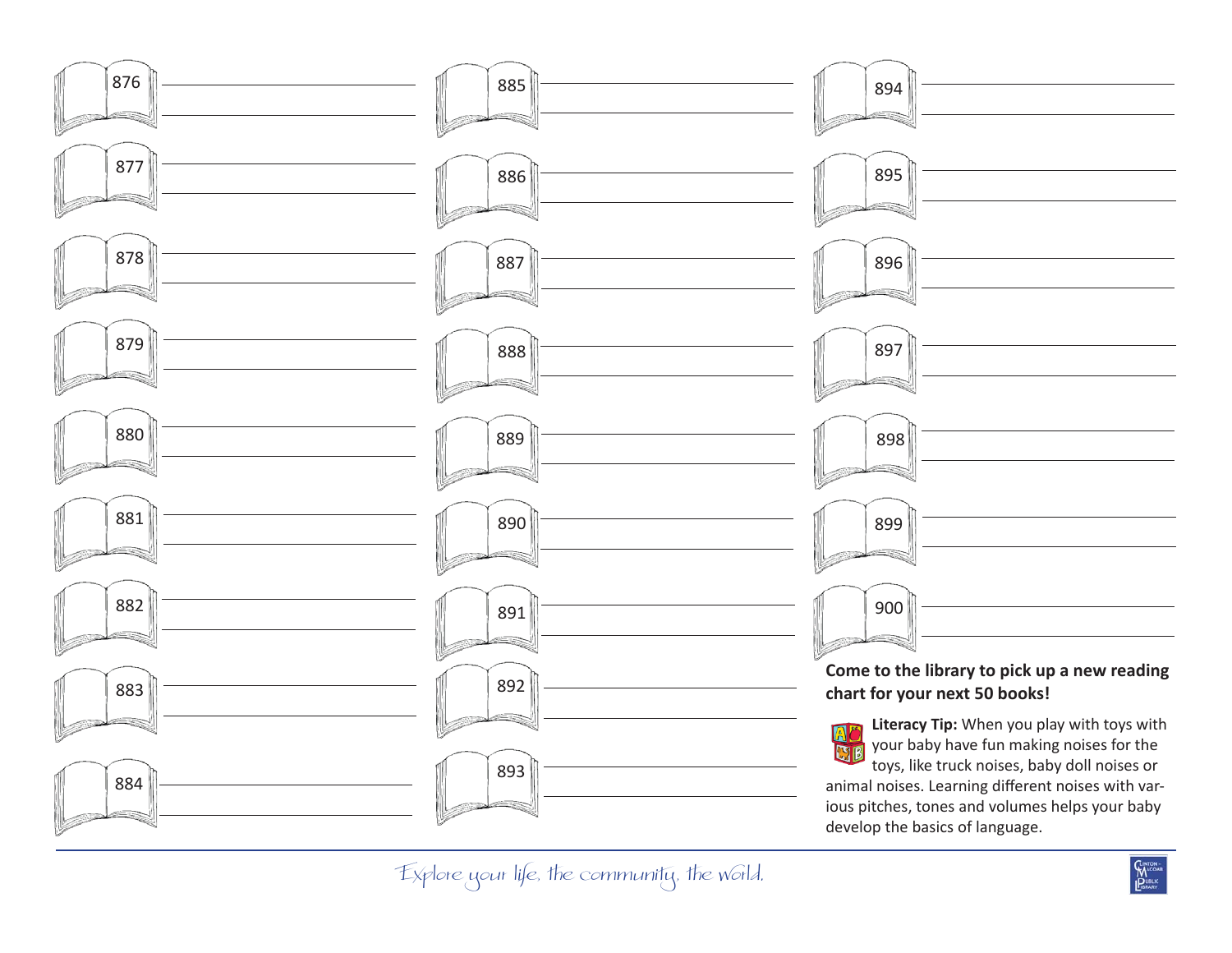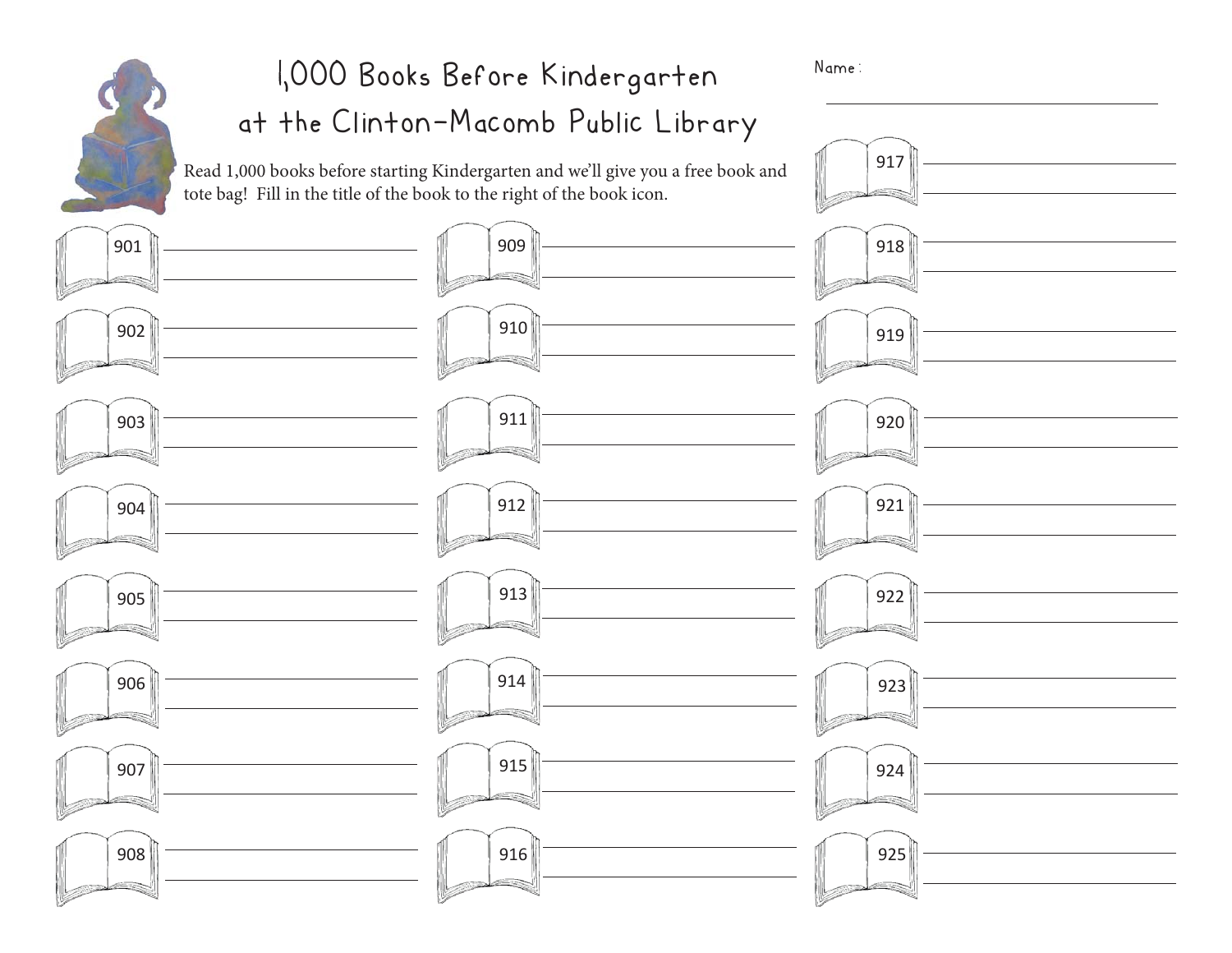

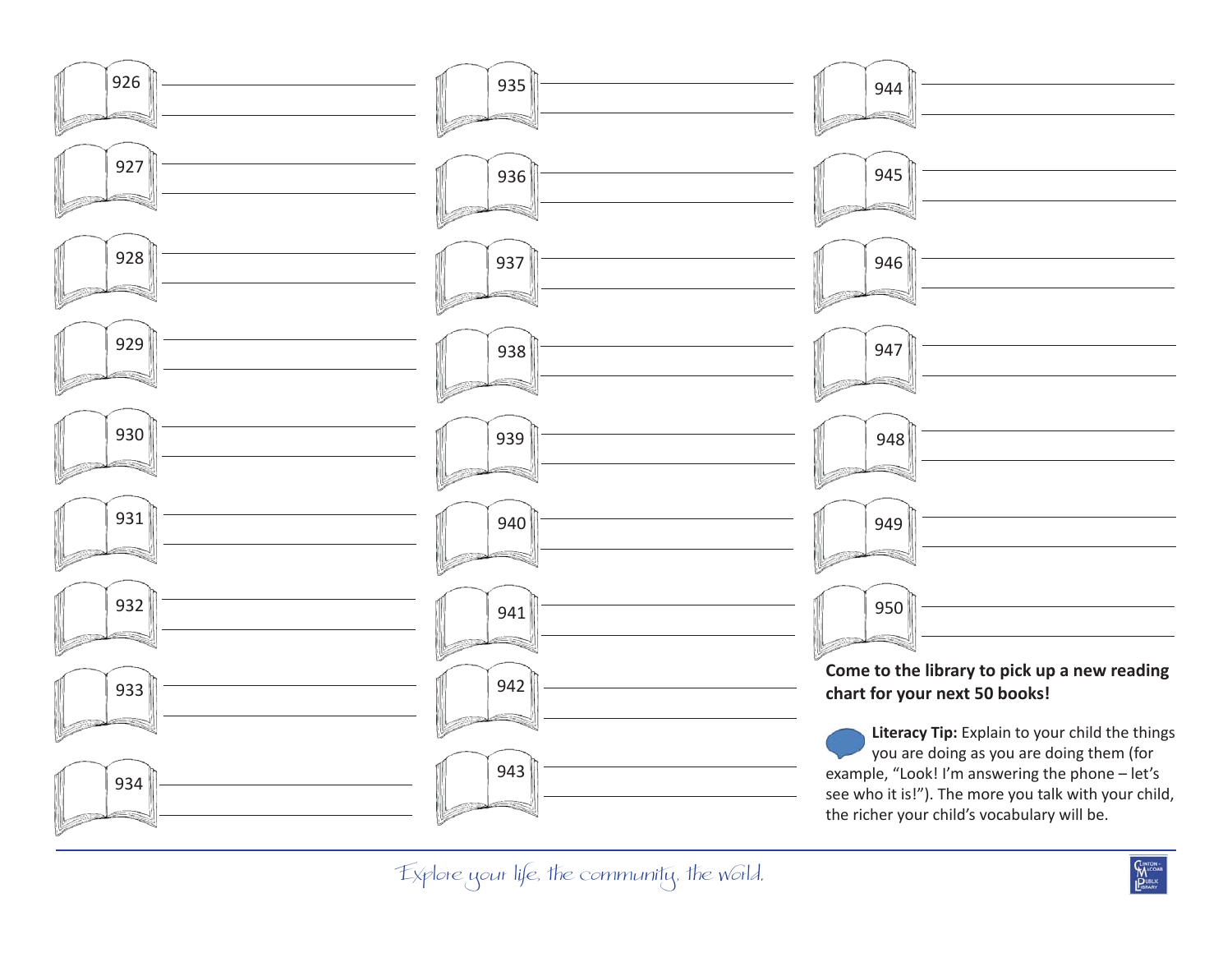